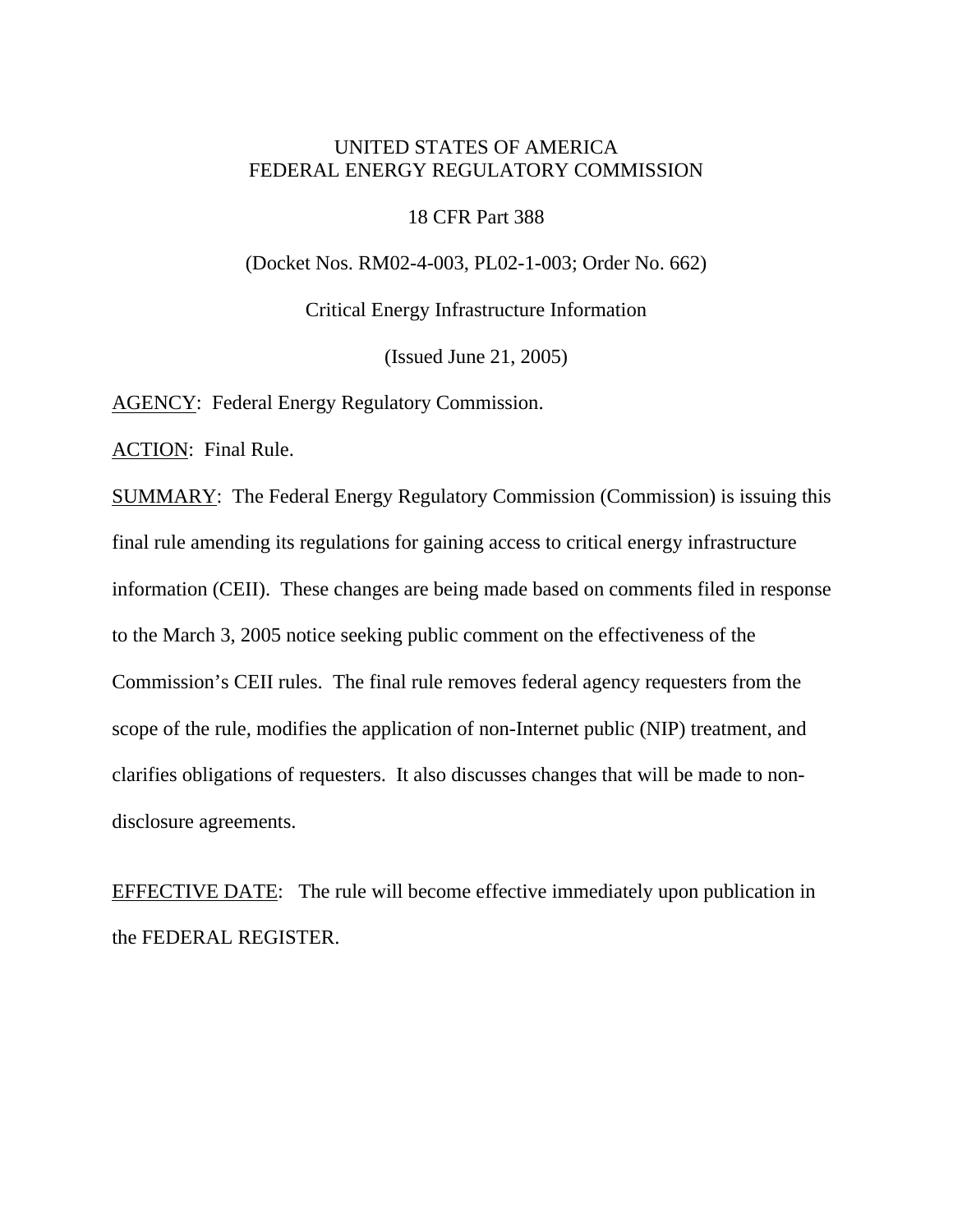# FOR FURTHER INFORMATION CONTACT:

Carol C. Johnson Office of the General Counsel, GC-13 Federal Energy Regulatory Commission 888 First Street, NE Washington, DC 20426 202-502-8521

## SUPPLEMENTARY INFORMATION: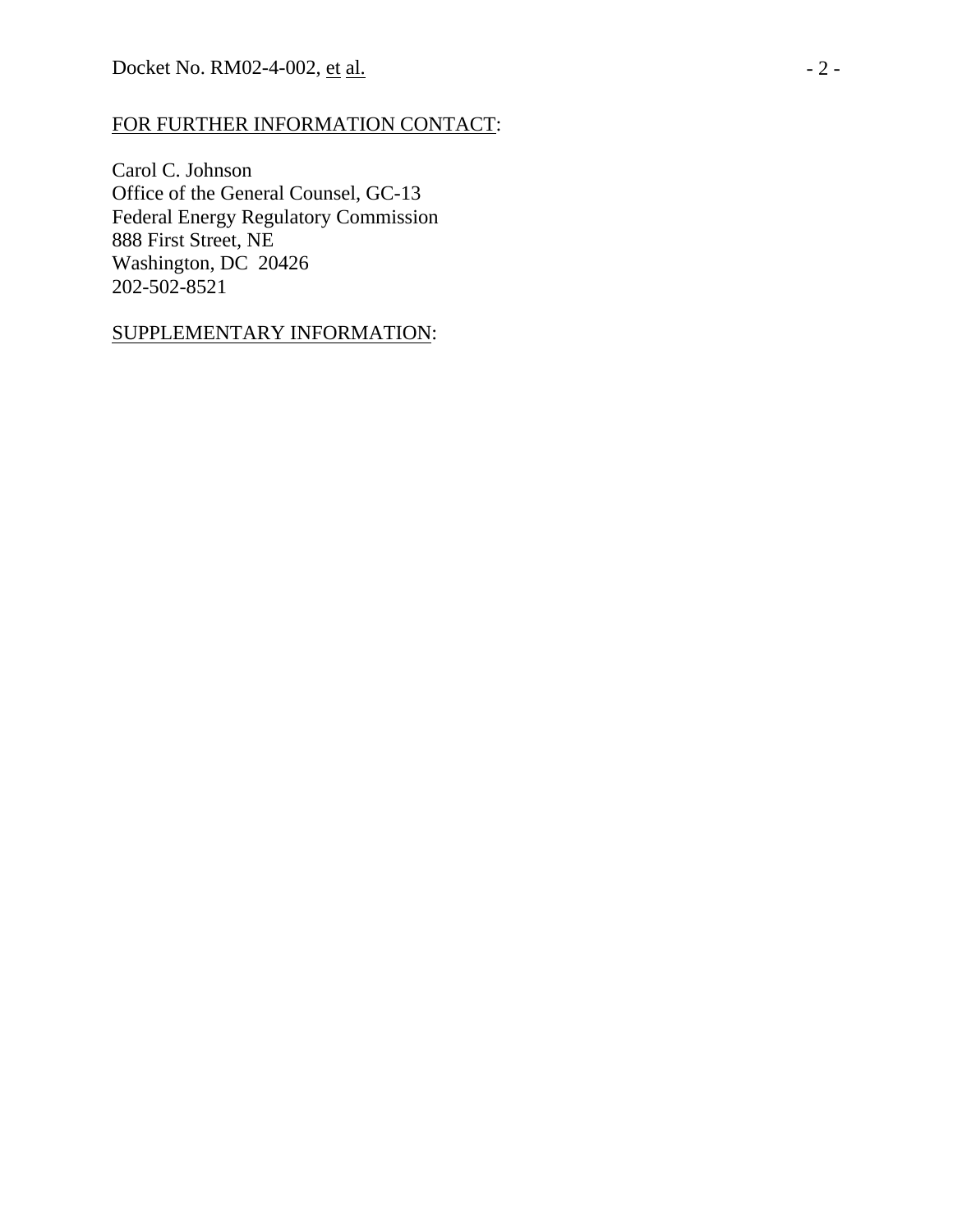### UNITED STATES OF AMERICA FEDERAL ENERGY REGULATORY COMMISSION

Before Commissioners: Pat Wood, III, Chairman; Nora Mead Brownell, Joseph T. Kelliher, and Suedeen G. Kelly.

Critical Energy Infrastructure Information Docket Nos. RM02-4-003

PL02-1-003

ORDER NO. 662

### FINAL RULE

(Issued June 21, 2005)

1. On March 3, 2005, the Commission issued a "Notice Soliciting Public Comment" (the Notice) on its procedures for dealing with critical energy infrastructure information (CEII). 70 Fed. Reg. 12,867 (Mar. 16, 2005). The Commission's CEII procedures were established by Order Nos. 630 and 630-A. See Critical Energy Infrastructure Information, Order No. 630, 68 Fed. Reg. 9,857 (Mar. 3, 2003), FERC Stats. & Regs. ¶ 31,140 (2003); order on reh'g, Order No. 630-A, 68 Fed. Reg. 46,456 (Aug. 6, 2003), FERC Stats. & Regs. [9] 31,147 (2003). After soliciting public comment on the effectiveness of the rules in February 2004, the Commission amended 18 CFR 388.113 and clarified some other issues regarding CEII in Order No. 649.**<sup>1</sup>** After receiving comments in response to its most recent Notice, the Commission further amends and clarifies 18 CFR 388.113 and its CEII process.

**<sup>1</sup>** Critical Energy Infrastructure Information, Order No. 649, 69 Fed. Reg. 48,386 (Aug. 10, 2004).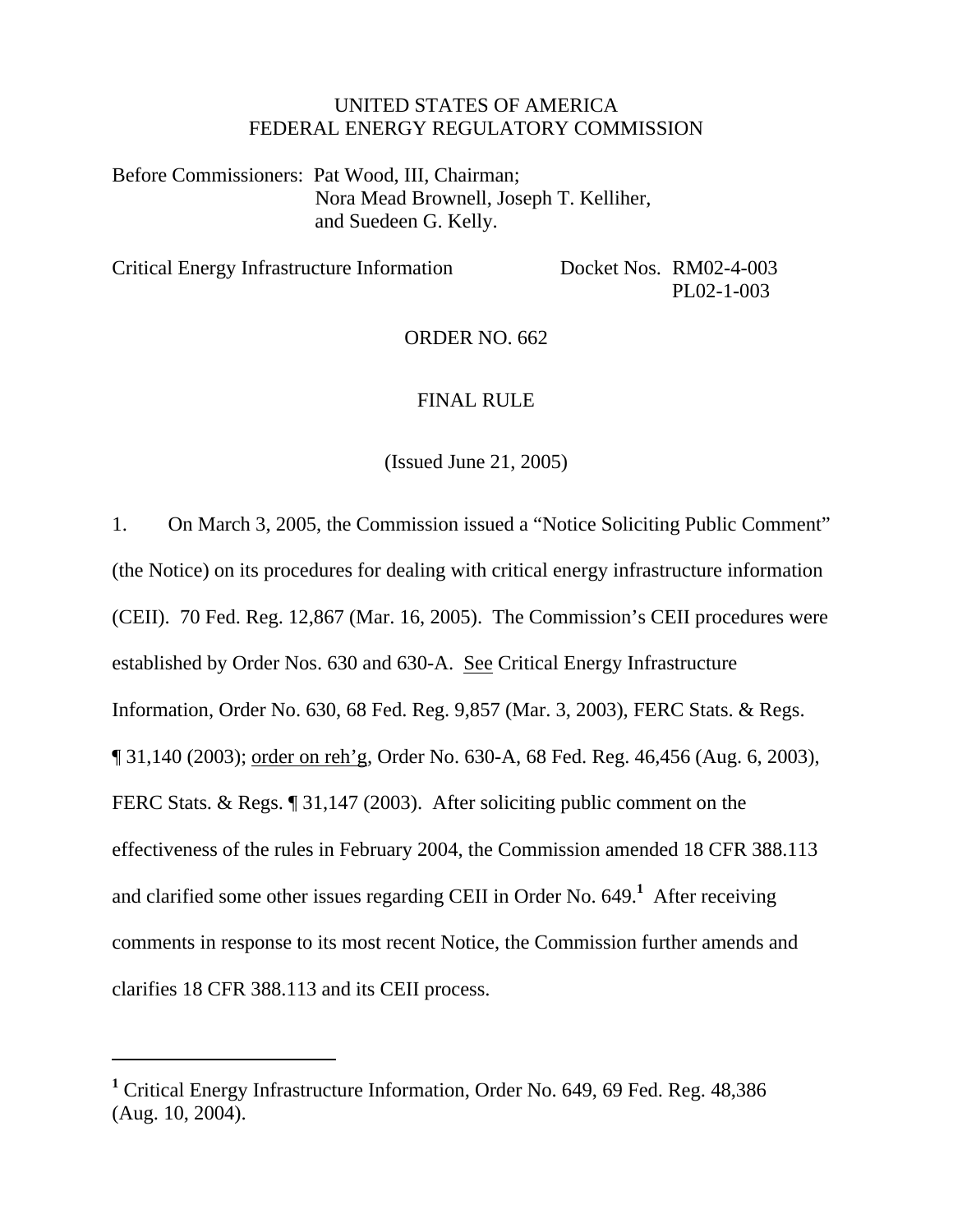### **Background**

 $\overline{a}$ 

2. Shortly after the attacks on September 11, 2001, the Commission began its efforts with respect to CEII. See Statement of Policy on Treatment of Previously Public Documents, 66 Fed. Reg. 52,917 (Oct. 18, 2001), 97 FERC ¶ 61,130 (2001). As a preliminary step, the Commission removed documents such as oversized maps that were likely to contain detailed specifications of facilities from its public files and Internet page, and directed the public to use the Freedom of Information Act (FOIA) request process in order to request such information.<sup>2</sup> After receiving responses to a notice of inquiry (NOI) it issued on January 16, 2002, 67 Fed. Reg. 3,129 (Jan. 23, 2002), FERC Stats. & Regs. ¶ 35,542 (2002), the Commission issued a notice of proposed rulemaking (NOPR) regarding CEII, which proposed expanding the definition of CEII to include detailed information about proposed facilities as well as those already licensed or certificated by the Commission. Notice of Rulemaking and Revised Statement of Policy, 67 Fed. Reg. 57,994 (Sept. 13, 2002); FERC Stats. & Regs. ¶ 32,564 (2002). The Commission issued Order No. 630 on February 21, 2003, defining CEII to include information about proposed facilities, and to exclude information that simply identified the location of the infrastructure. Order No. 630, 68 Fed. Reg. 9,857, FERC Stats. & Regs. ¶ 31,140. After receiving a request for rehearing on Order No. 630, the Commission issued Order No. 630-A on July 23, 2003, denying the request for rehearing, but amending the rule in several respects. Order No. 630-A, 68 Fed. Reg. 46,456, FERC Stats. & Regs. ¶ 31,147.

<sup>&</sup>lt;sup>2</sup> The FOIA process is specified in 5 U.S.C. 552 and the Commission's regulations at 18 CFR 388.108.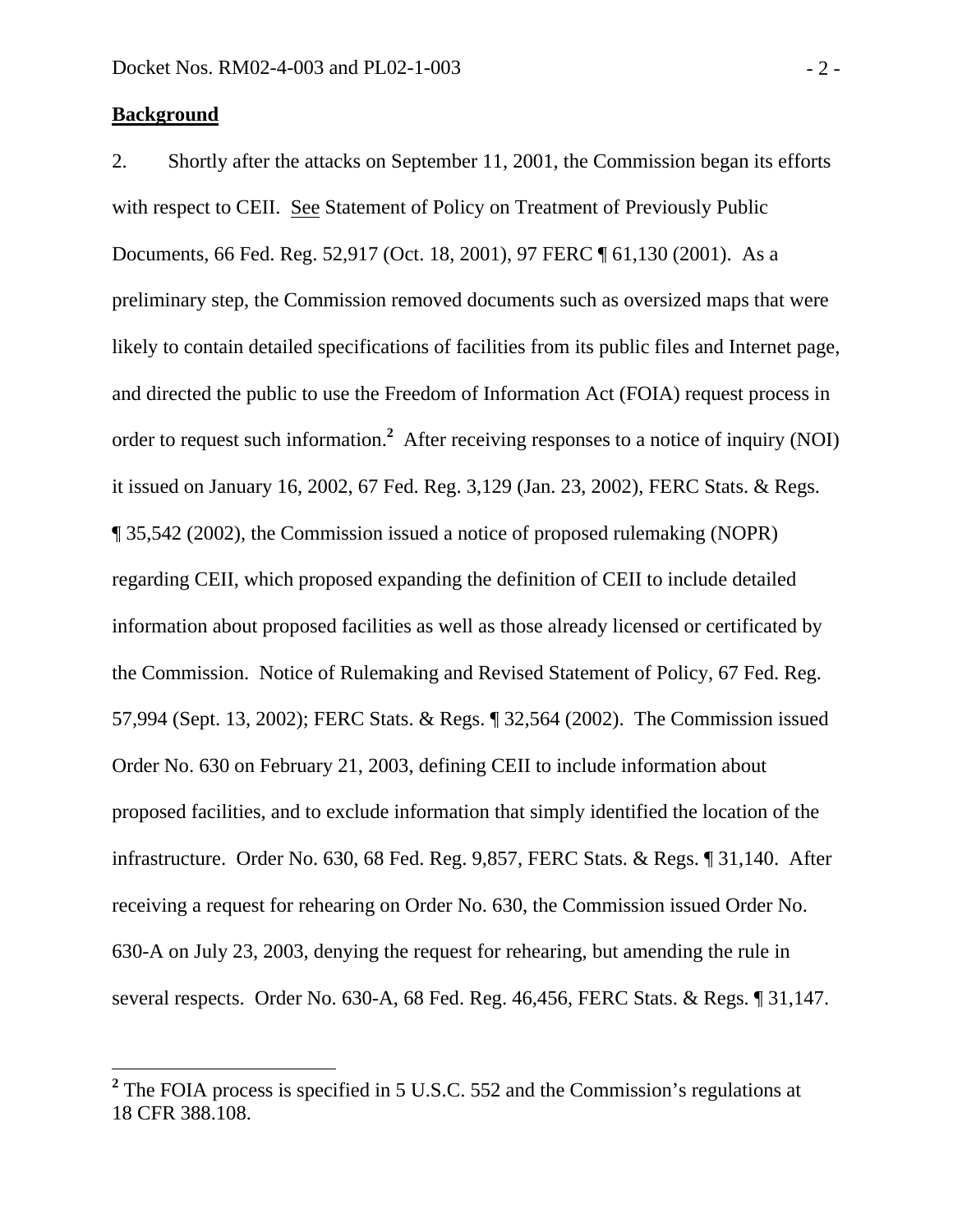Specifically, the order on rehearing made several minor procedural changes and clarifications, added a reference in the regulation regarding the filing of non-Internet public (NIP) information, a term first described in Order No. 630, and added the aforementioned commitment to review the effectiveness of the new process after six months. The February 13, 2004 notice facilitated the review contemplated in Order No. 630-A. This order continues the Commission's ongoing commitment to evaluate the effectiveness of the CEII regulations by addressing the comments received in response to its March 3, 2005 Notice.

#### **Summary And Discussion Of Comments Received**

### **A. Introduction**

3. In its March 3, 2005 Notice, the Commission specifically invited comments on the following issues: (i) Is the CEII designation being misused or claimed for information that does not meet the definition? (ii) Is there a need for the non-Internet public designation? Is it currently too broad? Are there location maps that should be available on the Internet? (iii) Does it make sense for the Commission to protect (either as CEII or NIP) information that is readily publicly available, for instance in the USGS maps? (iv) Are there classes of information that are not appropriate for release even when a legitimate requester agrees to the terms of an appropriate non-disclosure agreement? The Commission received seventeen responses to its notice.**<sup>3</sup>** While some of the comments address the specific questions raised by the Commission, the majority of the comments relate more to the Commission's processing of requests for CEII.

**<sup>3</sup>** See Appendix A.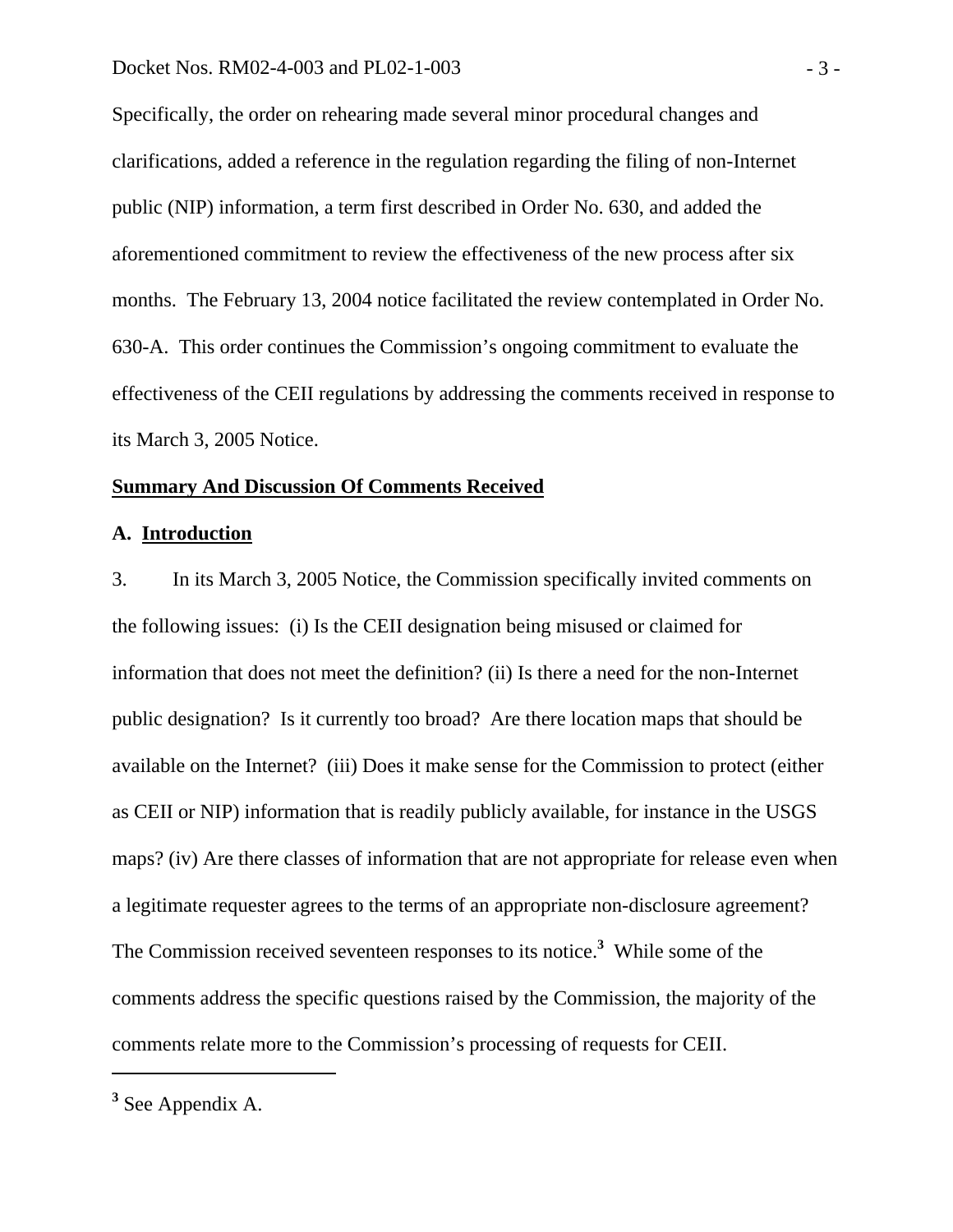Commenters raise issues regarding verification of requesters, use of non-disclosure agreements and how to ensure compliance with such agreements. In addition, several commenters raise concerns about CEII claims in the context of market-based rate (MBR) filings, and how the typical CEII response times makes it difficult to participate in such proceedings. At least one commenter raises issues regarding owner operator requests for information about their own facilities. Finally, as part of its review of the CEII process, the Commission is revisiting its rules as regards to federal agency requests. These issues are discussed below.

### **B. Misuse of CEII Designation**

 $\overline{a}$ 

4. The March 3, 2005 notice specifically asked whether the CEII designation was being misused by filers to claim protection for information that does not meet the definition of CEII. The majority of commenters addressing this issue say they are not aware of a problem with misuse of the CEII designation.**<sup>4</sup>** With one exception discussed below, over-designation does not appear to be an issue.

5. The one area the commenters identify as a potential problem is MBR filings. Both the Transmission Access Policy Study Group (TAPS) and the American Public Power Administration (APPA) raise the issue of whether CEII protection is warranted for these filings. APPA claims that there is "widespread designation of simultaneous import

<sup>&</sup>lt;sup>4</sup> See e.g., Duke Energy Corporation (Duke) at p. 3, El Paso Corporation's Pipeline Group (El Paso) at p. 3, International Transmission Company (ITC) at p. 2, Interstate Natural Gas Association of America (INGAA) at p. 1, MidAmerican Energy Company (Mid American) at p. 2, National Hydropower Association (NHA) at p. 1, Pacific Gas & Electric Company (PG&E) at p. 1, and Williston Basin Interstate Pipeline Company (Williston Basin) at p. 3.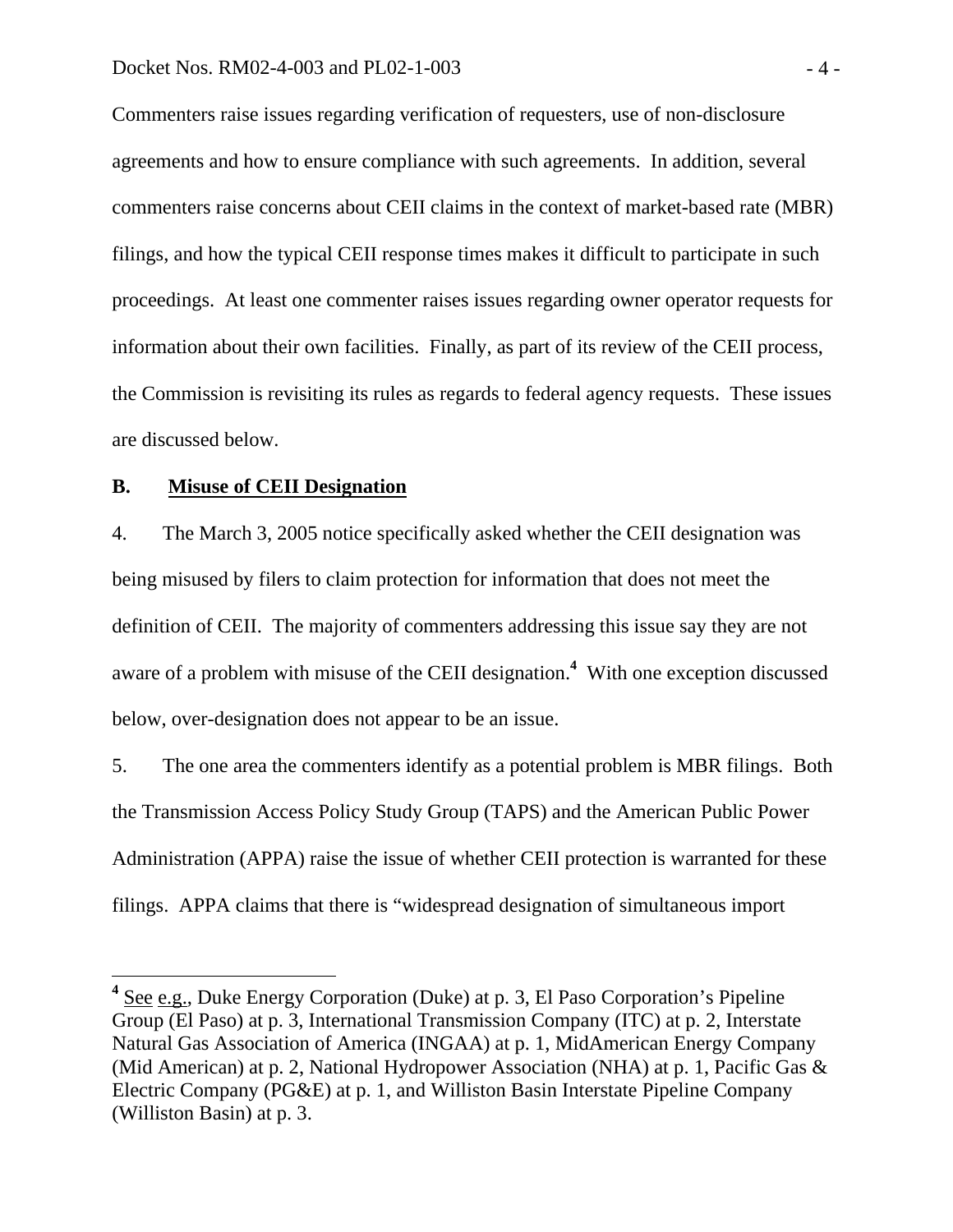#### Docket Nos. RM02-4-003 and PL02-1-003 - 5 -

capability studies as CEII, with such designations appearing to apply to data and information that does not appear to be CEII."**<sup>5</sup>** Similarly, TAPS evidences concern that "CEII claims are overbroad, especially in the MBR context where entire simultaneous transmission studies and underlying workpapers are designated as CEII."**<sup>6</sup>** TAPS questions whether all such information qualifies as CEII. Both APPA and TAPS suggest that the Commission commit to perform random audits of CEII filings.**<sup>7</sup>** TAPS also encourages the Commission to stress that requesters must make every effort to segregate public information from CEII, and only withhold the CEII from ready public access. TAPS further states that submitters should provide thorough descriptions of the material designated as CEII, and the justification for such label.**<sup>8</sup>**

6. We appreciate commenters' concerns that CEII claims in the MBR context may be overbroad, particularly where entire simultaneous transmission studies and underlying work papers are designated as CEII. In an effort to achieve proper designation of material as CEII while avoiding misuse of the CEII designation, we encourage requesters to make every effort to segregate public information from CEII and to only withhold the CEII from ready public access. To this end, we emphasize that 18 CFR 388.112(b)(1) requires submitters to provide a justification for CEII treatment. The way to properly justify CEII treatment is by describing the information for which CEII treatment is requested and explaining the legal justification for such treatment. The Commission may

**<sup>5</sup>** APPA at p. 2.

**<sup>6</sup>** TAPS at p. 4.

**<sup>7</sup>** APPA at p. 3, TAPS at p. 4.

**<sup>8</sup>** TAPS at pp. 4-5.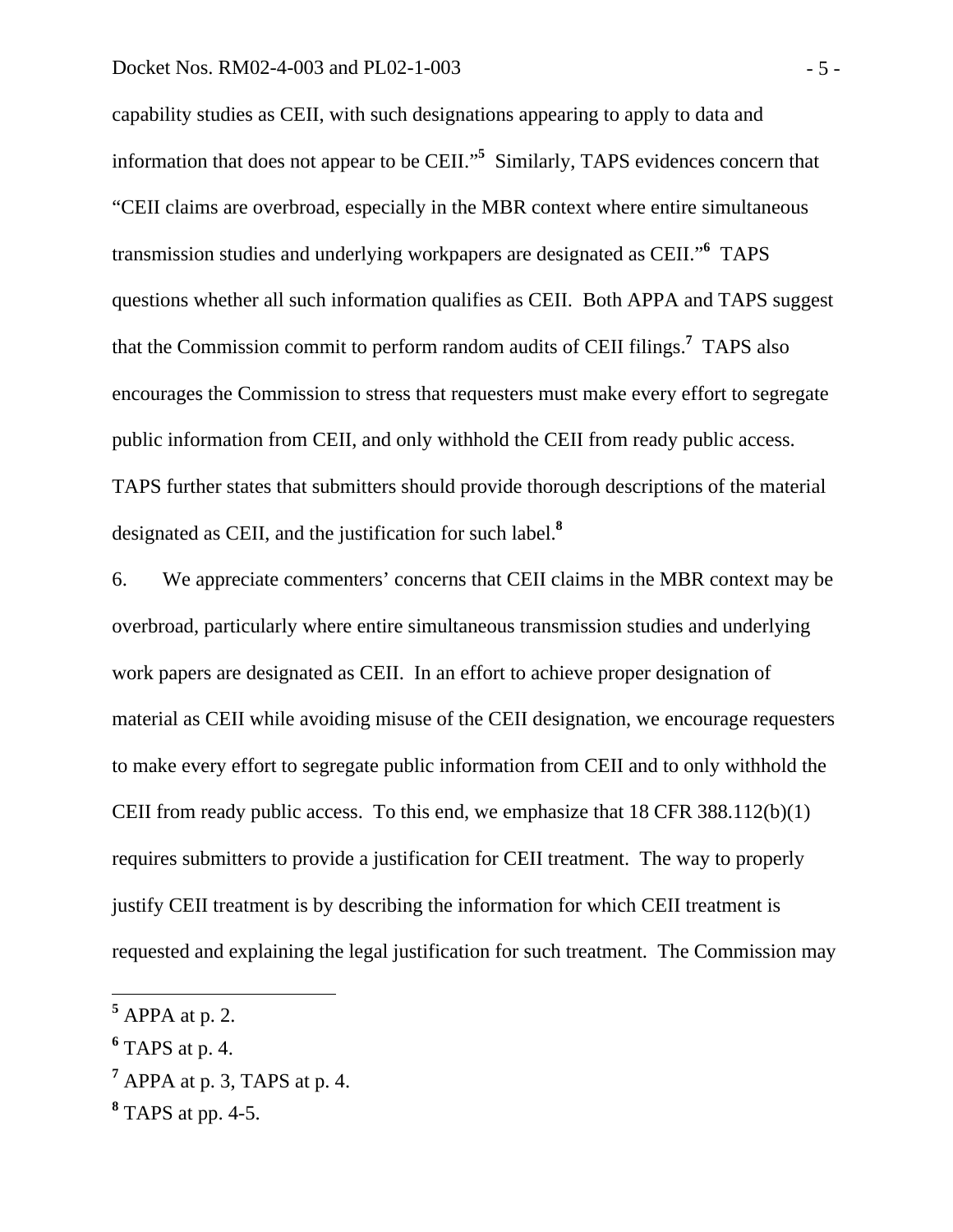audit random CEII MBR filings in the future to verify that the CEII label is not being misused.

### **C. Re-Evaluation of the Non-Internet Public Designation**

7. The Commission's most recent Notice requested comment regarding the need for the non-Internet public (NIP) designation, whether the current NIP definition is too broad and should exclude certain location maps. Only about half of the commenters specifically address the NIP issue. Duke claims that the NIP designation is not necessary given that much of the NIP information is already accessible to the public through other means, and information that contains sufficient detail could be treated as CEII. Similarly, Edison Electric Institute (EEI) and ITC state that information that raises security concerns should be treated as CEII, not NIP; however, EEI is in favor of use of the NIP category as a fallback.**<sup>9</sup>** Williston Basin favors keeping the NIP category, stating "[a]bsent a reversal of the Commission's determination that location information does not qualify as CEII, [it] believes the need for the [NIP] designation is unequivocal." Williston Basin at p. 3. INGAA, NHA, and PG&E also appear to favor retaining the NIP category.**<sup>10</sup>**

8. After analyzing the advantages and disadvantages of the NIP category, we have decided to retain a NIP category, modified to exclude certain general information. To date, the NIP label has been applied to "location maps and diagrams that do not rise to the level of CEII." The following documents previously have been identified as NIP: "(1) USGS 7.5 minute topographic maps showing the location of pipelines, dams, or other

**<sup>9</sup>** EEI at p. 4, ITC at p. 2.

**<sup>10</sup>** See e.g., INGAA at pp. 1-2, NHA at p. 2, and PG&E at p. 1.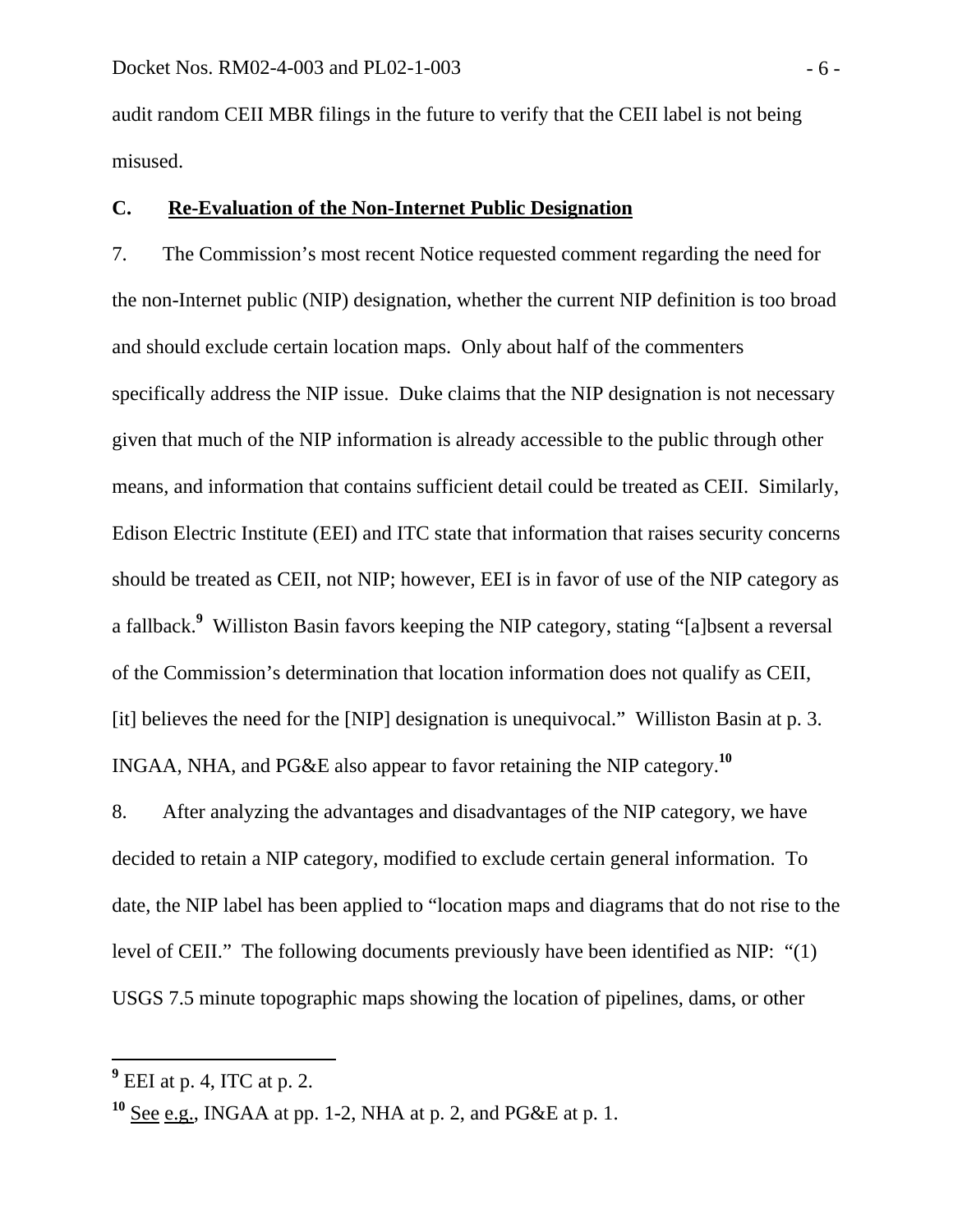#### Docket Nos. RM02-4-003 and PL02-1-003 - 7 -

aboveground facilities, (2) alignment sheets showing the location of pipeline and aboveground facilities, right of way dimensions, and extra work areas; (3) drawings showing site or project boundaries, footprints, building locations and reservoir extent; and (4) general location maps."**<sup>11</sup>** Anyone wishing to obtain NIP may get it upon request from the Public Reference Room or from Commission staff; however it is not made available to the public through the Commission's Internet site.

9. The Commission has decided to modify the definition of NIP to exclude general, stylized non-system location maps, and to henceforth, make such maps available through the Commission's Internet site. "Stylized non-system location maps" are those showing generalized project facility locations and little more information than the state in which the facilities are located. Topographic maps, alignment sheets, and drawings with project specifics will continue to be treated as NIP, as will maps that show the location of the national, regional, or specific pipeline systems.

### **D. Protection of Information that is Publicly Available Elsewhere**

10. Eight entities responded to the question of whether it made sense for the Commission to protect (either by NIP or CEII designation) information that is publicly available elsewhere. Duke and El Paso say there is no need for the Commission to attempt to protect information that was available to the public from another source.**<sup>12</sup>** However, most of the others support some sort of protection for sensitive information regardless of whether it may be available elsewhere. For instance, INGAA advocates the

**<sup>11</sup>** Critical Energy Infrastructure Information, Order No. 630-A, 68 Fed. Reg. 46,456 , n.9 (Aug. 6, 2003), FERC Stats. & Regs. ¶ 31,147 (2003).

**<sup>12</sup>** See e.g., Duke at p. 6; and El Paso at p. 3.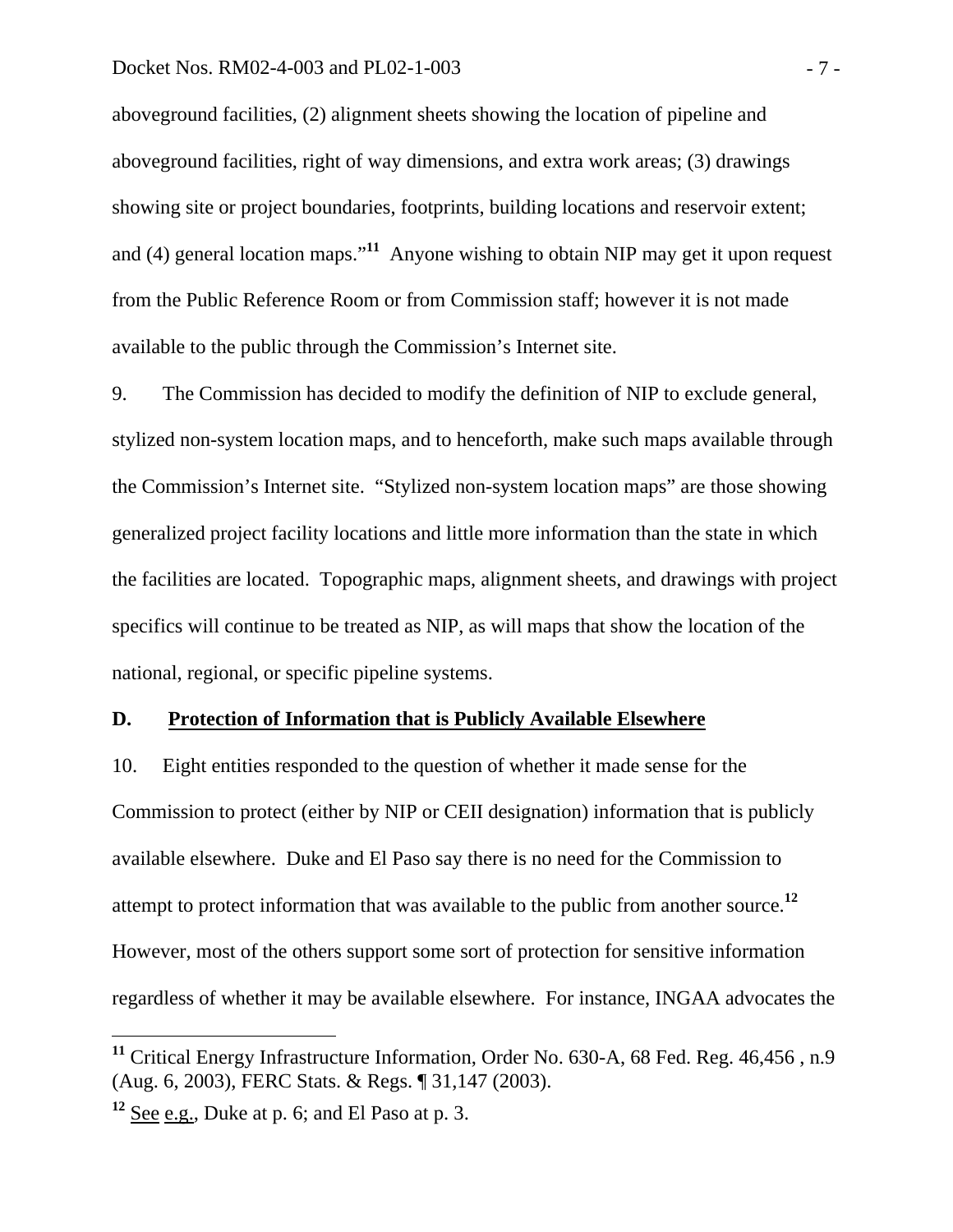#### Docket Nos. RM02-4-003 and PL02-1-003 - 8 -

Commission make its own determination of whether information should be protected, "so as not to exacerbate a security problem that might already exist," explicitly referencing the Commission's NIP treatment for USGS maps depicting pipeline facilities as appropriate although the maps may be available through other sources.**<sup>13</sup>** ITC, MidAmerican, NHA, PG&E, and Williston Basin likewise support some level of protection for such information, with NHA stating that "[r]ather than lowering its standards, NHA would urge other agencies that handle CEII and NIP documents to raise the bar and come up to the level of protection rightly provided by FERC."**<sup>14</sup>**

11. In light of the comments received, the Commission will continue to protect information that it believes poses a risk to the security of the infrastructure, even where the information may be publicly available elsewhere, as long as the information fits within the definition of NIP (as revised) or CEII.

### **E. Special Protection for Especially Sensitive Information**

12. The final issue posed in the Notice was whether there is information that may not be appropriate for release even where a CEII requester agrees to abide by the terms of an NDA. Nine commenters responded to that question, with the majority stating that especially sensitive information is not always appropriate for release.**<sup>15</sup>** The types of information companies cite as examples include commercially sensitive (or trade secret

**<sup>13</sup>** INGAA at p. 2.

**<sup>14</sup>** ITC at pp. 2-3, MidAmerican at pp. 3-4, NHA at p. 2, PG&E at p. 1, and Williston Basin at p. 5.

<sup>&</sup>lt;sup>15</sup> See Chandeleur Pipe Line Company and Sabine Pipe Line LLC (Chandeleur & Sabine) at p. 4, Duke at pp. 6-7, El Paso at p. 4, INGAA at p. 2, PG&E at p. 1, Weaver's Cove Energy LLC and Mill River Pipeline LLC (Weaver's Cove) at p. 7, and Williston Basin at pp. 5-6.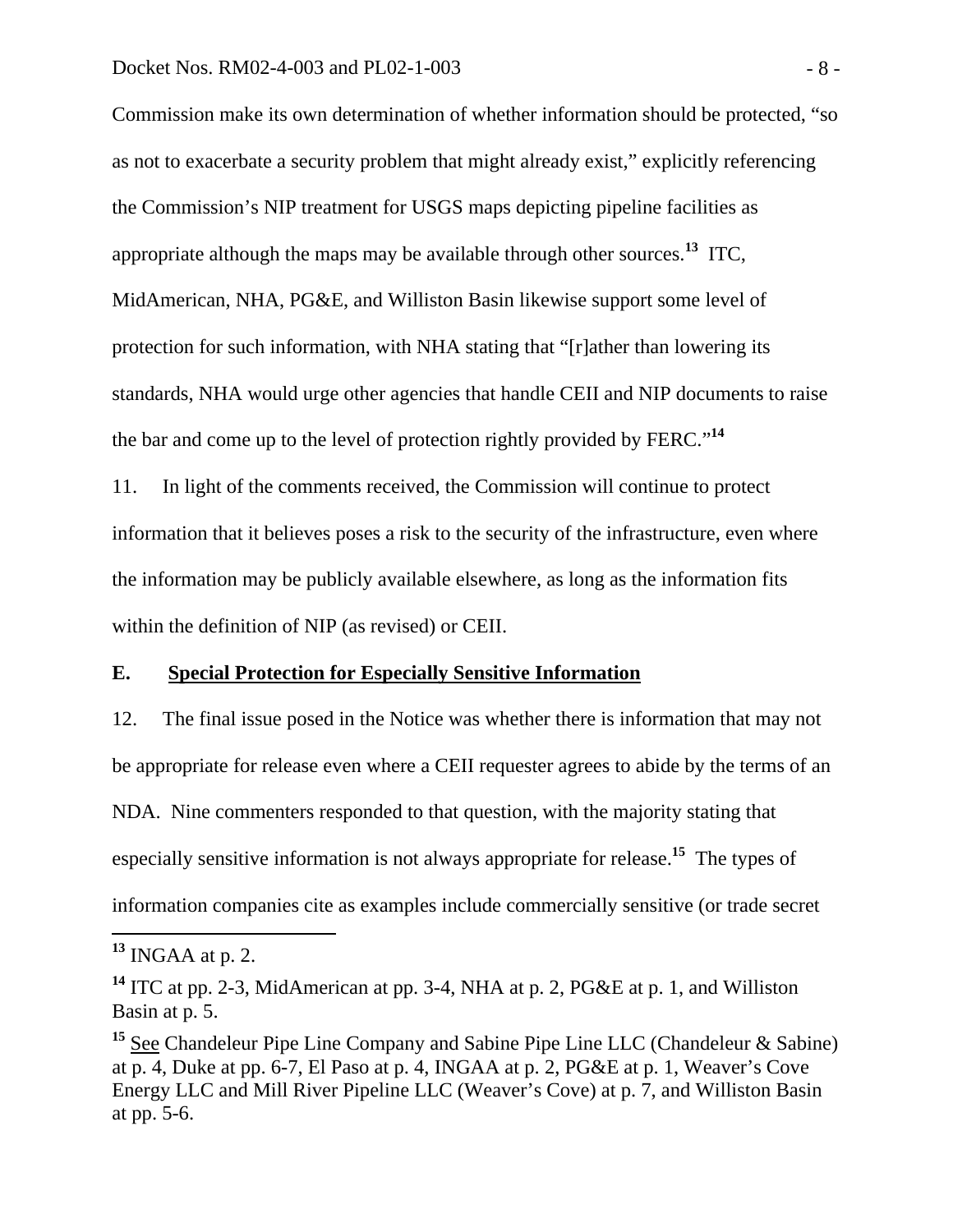type) information,**<sup>16</sup>** privileged information (attorney-client, attorney work product, or deliberative process),**<sup>17</sup>** cultural resources information,**<sup>18</sup>** LNG and pipeline project details,**<sup>19</sup>** and security information.**<sup>20</sup>**

13. ITC and MidAmerican are the exceptions, with ITC indicating that as long as the requester follows the CEII request process, evidences a legitimate need for the information, and agrees to abide by the NDA, that he or she should be given the information requested. MidAmerican says it "is not aware of a class of information that in all cases should not be considered for public release upon execution of [an NDA] to a properly screened requestor with a legitimate need for the information."**<sup>21</sup>**

14. The Commission's existing rule specifies that the decision whether to release CEII involves a balancing of the potential harm from release against the requester's need for the information. This balancing implicitly recognizes that information may not be suitable for release where the extreme sensitivity of the information outweighs a requester's legitimate need for that information. The Commission already made such a determination in the case of some particularly sensitive information related to LNG tanker attacks.**<sup>22</sup>** In addition, in several instances the Commission has withheld information because it fell within the Commission's deliberative process privilege or

**<sup>18</sup>** Id.

**<sup>16</sup>** Duke at pp. 6-7,

**<sup>17</sup>** Duke at p. 7.

**<sup>19</sup>** El Paso at pp. 3-4.

**<sup>20</sup>** INGAA at p. 2, PG&E at p. 1, and Weaver's Cove at p. 7.

**<sup>21</sup>** MidAmerican at p. 4.

**<sup>22</sup>** See, e.g., Alfred Lima, 110 FERC ¶ 61,002 (Jan. 5, 2005).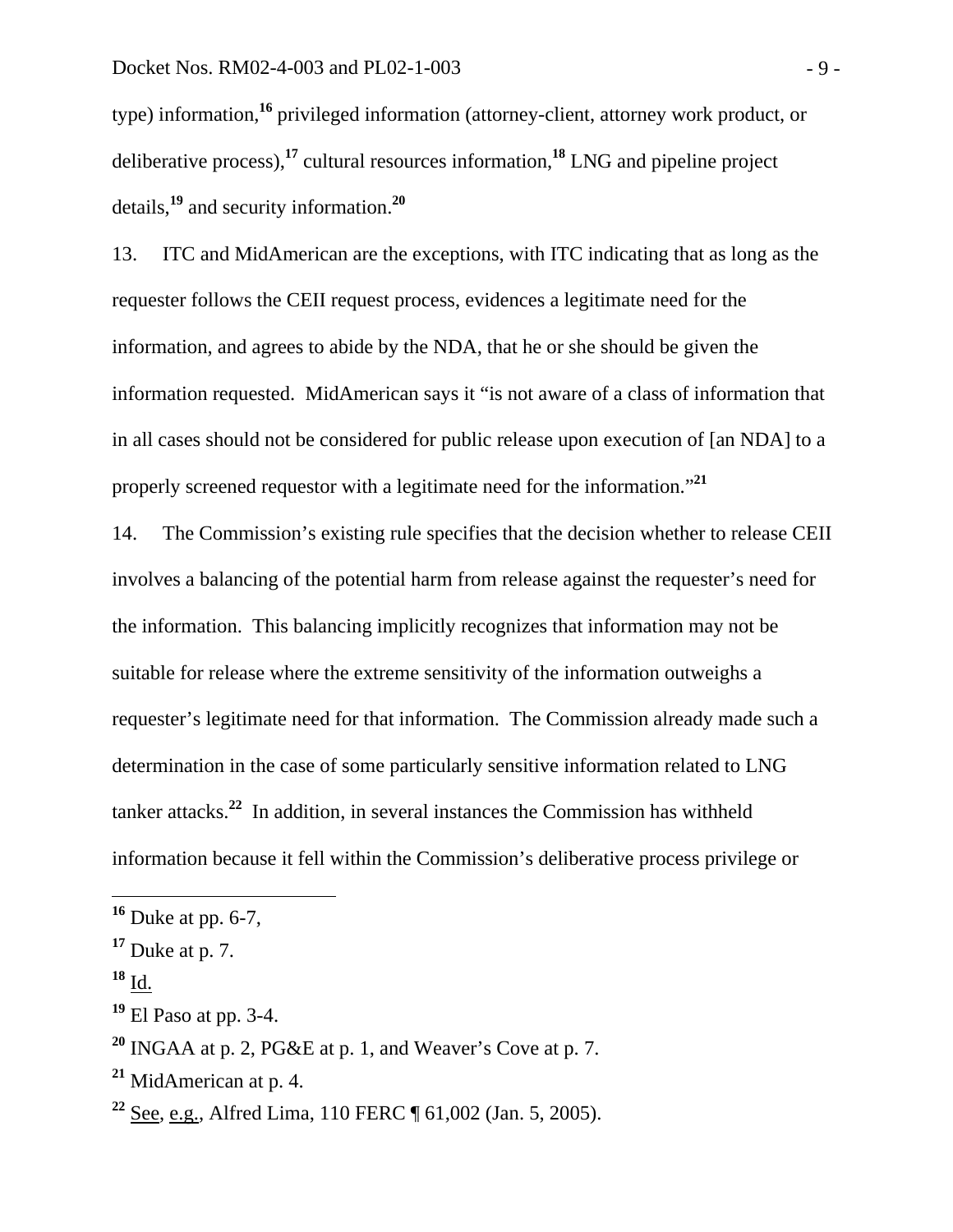contained cultural resources information that the Commission did not release prior to its creation of CEII. In light of the comments received, the Commission intends to continue to withhold CEII in the instances where the potential harm from disclosure outweighs the requester's need for the information

#### **F. Requester Verification Issues**

15. Many of the commenters encourage the Commission to adopt stricter standards when it comes to verifying the legitimacy and need of requesters. Commenters ask that the Commission follow a standard, articulated process of verifying requesters' legitimacy and need, and require requesters to provide sufficiently detailed statements of need and intended use of the information for the record.**<sup>23</sup>**

16. Form No. 715 data is of particular concern to several requesters, including BPA, FirstEnergy, and PG&E. Bonneville Power Administration (BPA) encourages the Commission to "require a clear and detailed explanation of why the data from each utility or interconnection is needed, how the data will be used by the requester, and how the requester will prevent its release to any other person."**<sup>24</sup>** FirstEnergy argues that "the rationale that consultants provide a valuable service to the public has nothing to do with the Commission's responsibility to determine what specifically a particular purported

**<sup>23</sup>** FirstEnergy Corporation on behalf of its operating companies Ohio Edison, The Cleveland Electric Illumination Company, Toledo Edison, Pennsylvania Electric Company, Pennsylvania Power Company, Metropolitan Edison Company, Jersey Central Power & Light Company, and American Transmission Systems, Inc. (FirstEnergy) at pp. 3-4.

**<sup>24</sup>** BPA at p. 2.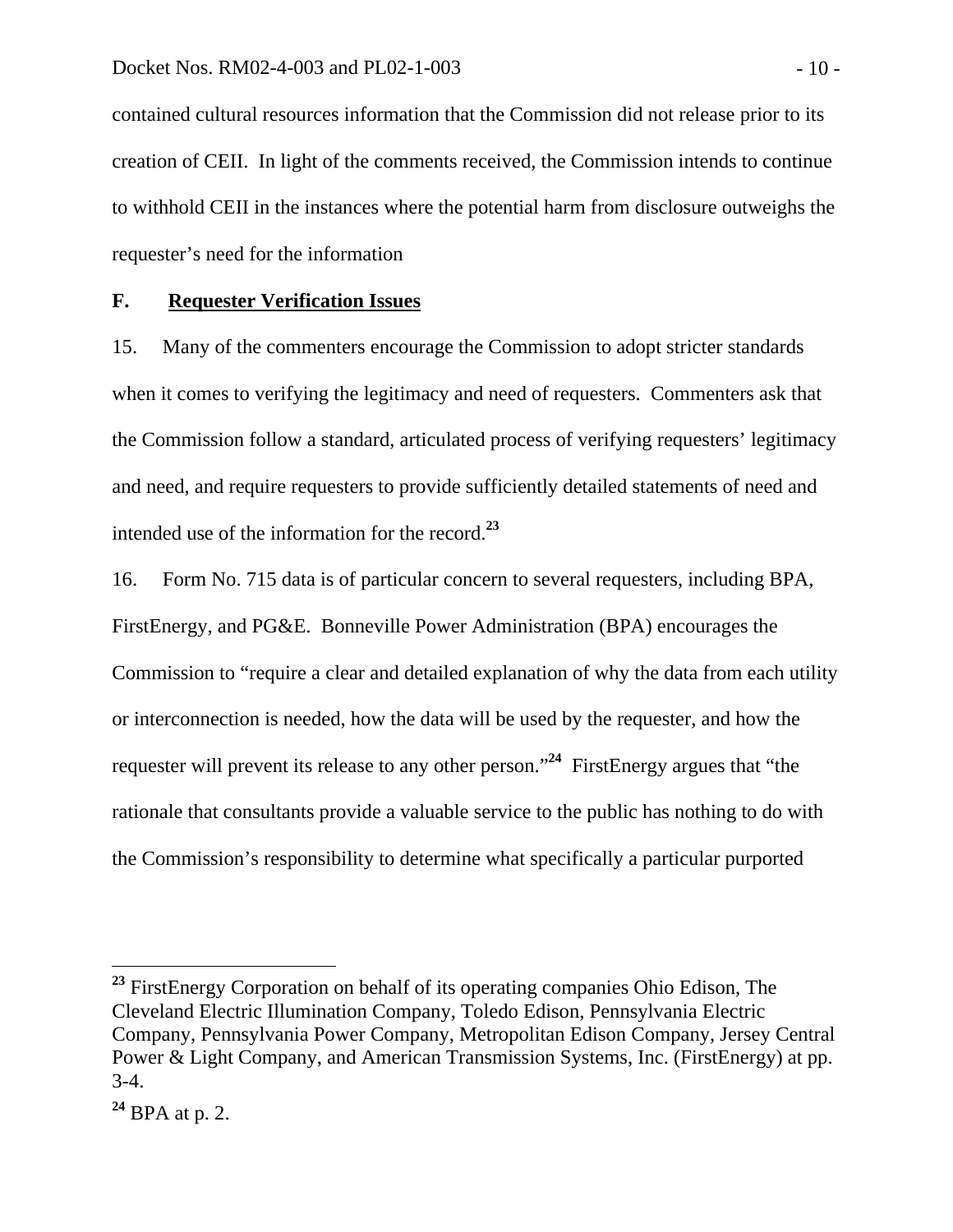$\overline{a}$ 

consultant is going to do with the CEII or to prevent the unauthorized disclosure of CEII to third parties."**<sup>25</sup>**

17. Form No. 715 presents unique issues because that information is not typically requested in order to participate in a particular Commission proceeding, rather, it is often requested by consultants and academics using the data to create models in order to advise clients and potential clients. The Commission continues to recognize the valuable service provided by these consultants and researchers, and believes that the benefits derived from legitimate consultants and researchers performing such work are substantial. The Commission also realizes that much of their work may be done prior to being engaged by a particular client. Where the work is being done on behalf of a particular client, the regulation requires that the requester identify the client on whose behalf the CEII is being requested. Where the research or product is being developed generally, and there is not yet a client, the requester should provide information by which the Commission can verify his or her legitimacy, such as identifying a past client for whom the consultant has provided similar services or their university affiliation. Such information will help the Commission verify that the requester is providing legitimate services or conducting valuable research. It would be counterproductive to deny requests simply because the consultant or researcher could not identify a particular client on whose behalf the work is being performed.

<sup>&</sup>lt;sup>25</sup> FirstEnergy at p. 7. FirstEnergy also claims the Form No. 715 data is confidential commercial information that is provided with the expectation of confidential treatment. The Commission notes that prior to the creation of CEII, Form No. 715 data was publicly available, undercutting FirstEnergy's argument that it is confidential commercial information.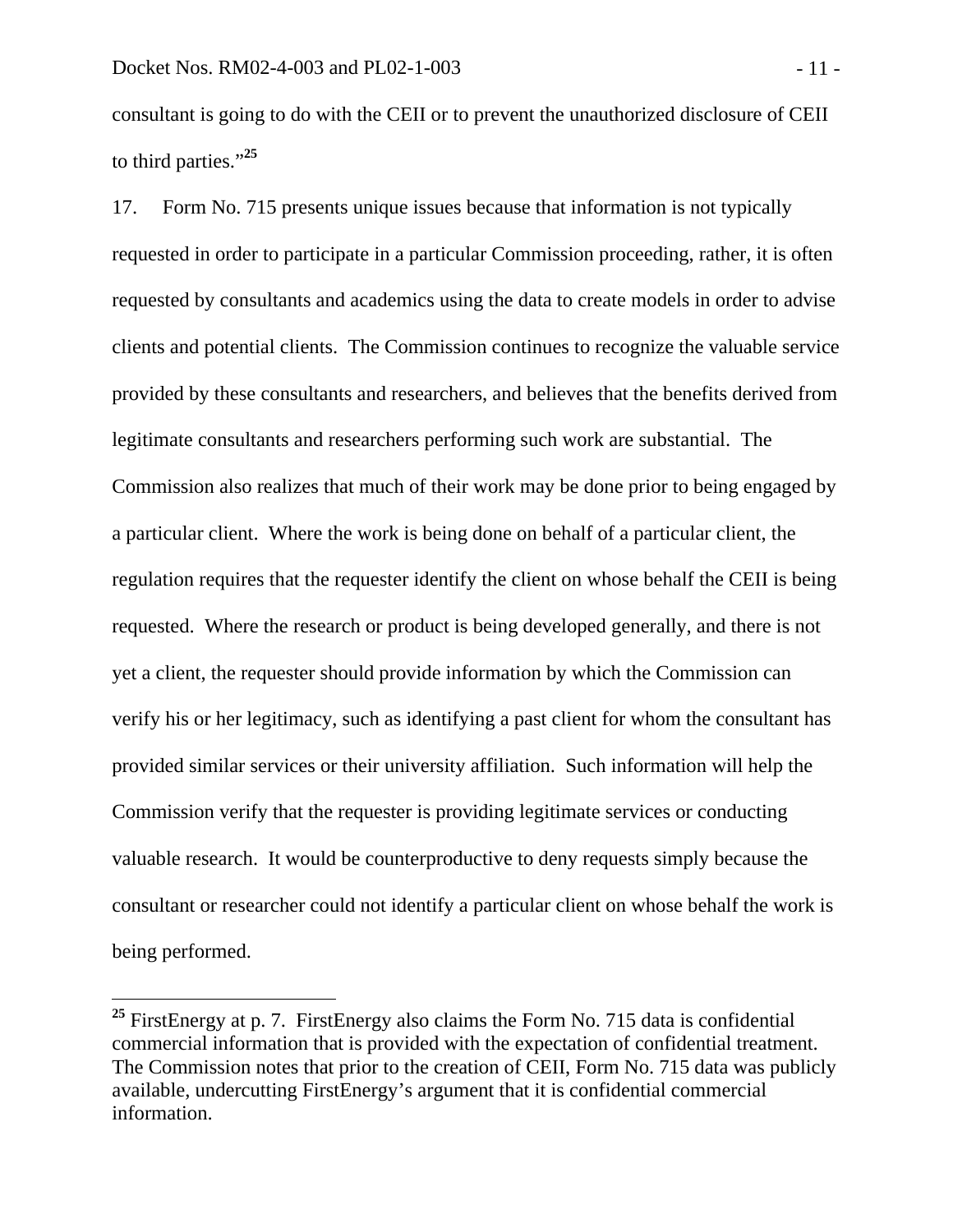#### Docket Nos. RM02-4-003 and PL02-1-003 - 2 -

18. Another issue regarding Form No. 715 request arises when a consultant or other requester doesn't clearly articulate why he or she needs data for all regions. Requesters are reminded to justify in their requests why they need the information they have requested. Requesters are warned that failure to do so may result in denial of their requests. This is not a change from the current regulation, which requires requests provide "a detailed statement explaining the particular need for and intended use of the information." 18 CFR 388.113(d)(3)(i). The Commission intends to be more rigorous in analyzing whether a request complies with the regulatory requirement, and will expect to see detailed descriptions regarding the need for the information and the intended use of the information. It will not be sufficient, for instance, to simply say the information is needed to analyze the transmission system. The Commission will look for details such as what type of analysis is being performed, what portions of the system are being analyzed, and who are the potential clients or customers who may benefit from the analysis.

19. PJM Interconnection, L.L.C. (PJM) encourages the Commission to seek assistance from the Department of Homeland Security, the Federal Bureau of Investigation, and other law enforcement agencies regarding "requester identification and verification procedures as well as making case-by-case decisions about whether to disclose information."**<sup>26</sup>** The Commission is exploring options available through other federal agencies, in particular the possible use of existing databases maintained by other agencies in order to screen CEII requesters.

**<sup>26</sup>** PJM at pp. 5-6.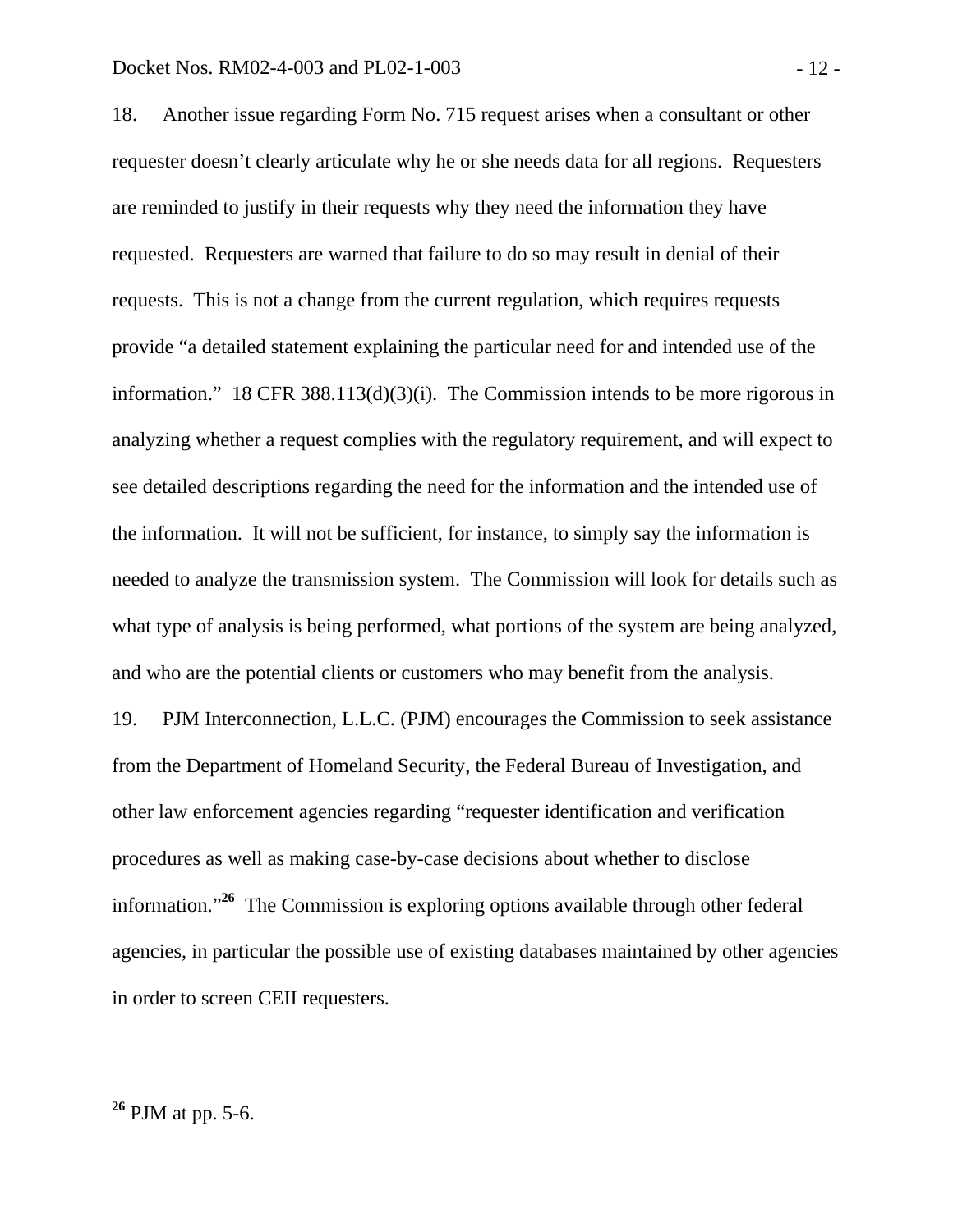20. Commenters also raise issues regarding the Commission's notice and comment process. More than one commenter notes difficulties in getting notice and comments letters on a timely basis.**<sup>27</sup>** Chandeleur & Sabine requests that the Commission provide notice to the corporate official designated to receive service.**<sup>28</sup>** Duke encourages the Commission to provide notice using electronic means.**<sup>29</sup>** Several commenters are requesting longer notice and comment periods.**<sup>30</sup>**

21. The Commission currently is providing submitters with either five business days or seven calendar days in which to comment on requests. Where the Commission has the submitter's e-mail address or facsimile number, it will use one of those methods to convey the notice and comment letter to the submitter. We believe in most instances this will provide sufficient time to enable submitters to comment on the request. One problem with routinely giving ten days or more for responses to notice and comment letters is that it extends the time for response, which can be critical where the information is requested in order to participate in a Commission proceeding.**<sup>31</sup>** If a submitter requires additional time, it should request more time from the contact person identified in the Commission's notice and comment letter.

22. For now, the Commission is not planning to change the notice and comment process to notify the person designated to receive service on behalf of a company. There

**<sup>27</sup>** See BPA at p. 3, Chandeleur & Sabine at p. 2, INGAA at p. 3,

**<sup>28</sup>** Chandeleur & Sabine at p. 3.

**<sup>29</sup>** Duke at p. 8.

**<sup>30</sup>** See e.g., Duke at p. 7, and INGAA at p. 3.

**<sup>31</sup>** See Weaver's Cove at p. 2, discussing how lengthy CEII processing times can delay a substantive proceeding. See also discussion below regarding market based rate filings.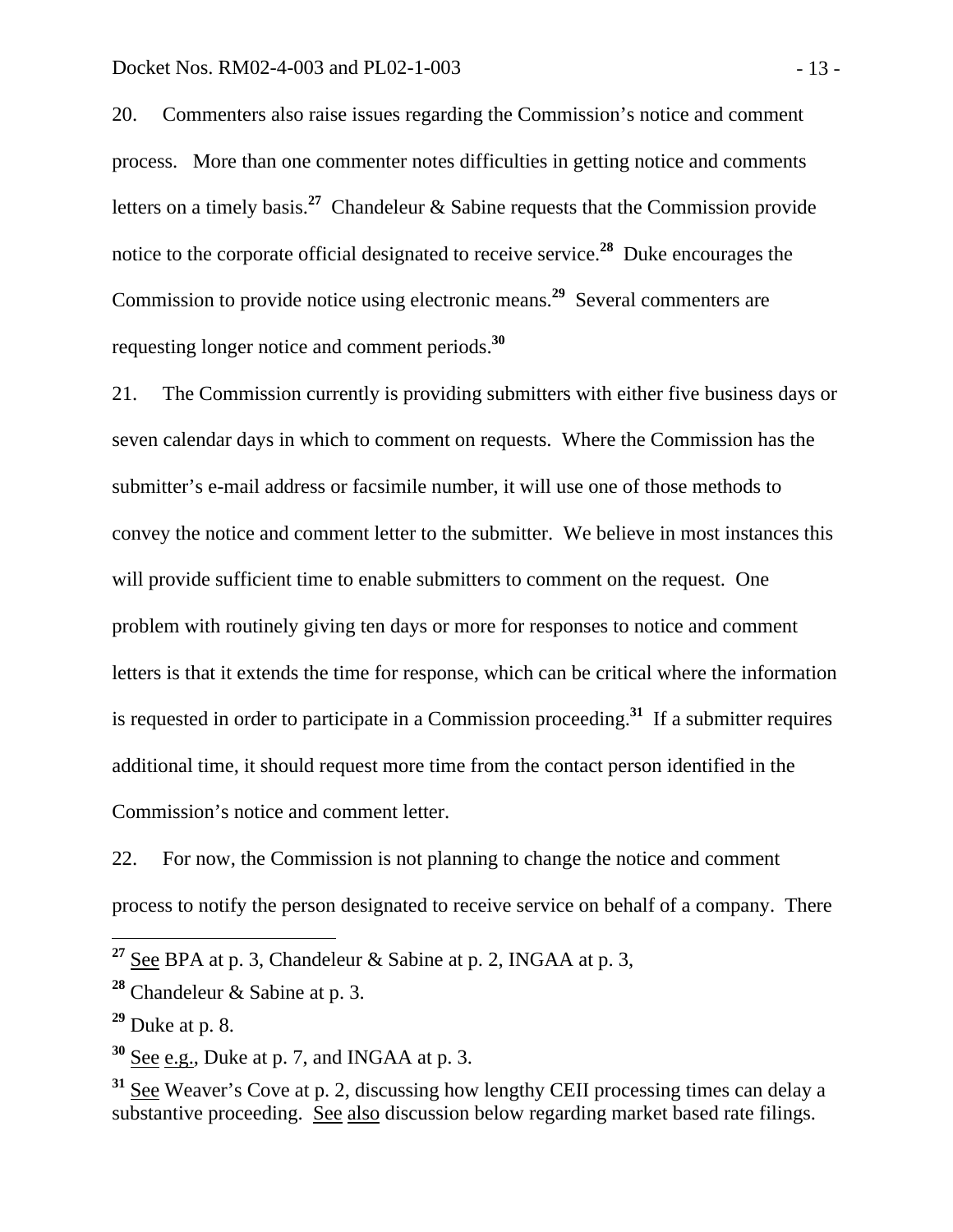has not been a broad call from submitters to change the person notified; the current method of notifying the person submitting the information at issue generally seems to be working for most companies. Adding additional contacts to the notice and comment mailing lists complicates the notice and comment process, especially with regard to requests (for CEII such as Form Nos. 715 and 567) that involve large numbers of submitters.

#### **G. Non-Disclosure Agreement Issues**

23. Several companies offer suggestions regarding NDAs, voicing a common concern with respect to compliance with NDAs.<sup>32</sup> EEI and PG&E both raise questions regarding how consultants and advisors use CEII to advise clients without revealing the CEII to the clients themselves.**<sup>33</sup>** FirstEnergy states that it is impossible "to meaningfully assess the risk that the CEII may be improperly disclosed to others (regardless of the execution of an NDA)."**<sup>34</sup>** Several of the commenters suggest that the Commission undertake to audit compliance with the NDAs.**<sup>35</sup>** The Commission agrees that random audits may be useful in the future to ensure compliance with NDAs. Given that to date the NDAs have not included any clause whereby the requester agrees to such audit, the Commission believes that the NDAs should be revised accordingly, and audits should be restricted to those requesters who receive information pursuant to the revised NDAs. In addition, the Commission will add language to NDAs notifying requesters that a violation of the NDA

**<sup>32</sup>** See EEI at pp. 3-4, FirstEnergy at pp. 1-5, and 9-10, PG&E at pp. 1-2, and PJM at p. 7. **<sup>33</sup>** EEI at p. 3, and PG&E at p. 2.

**<sup>34</sup>** FirstEnergy at p. 5.

**<sup>35</sup>** See EEI at pp. 3-4, FirstEnergy at pp. 9-10, and PG&E at p. 2.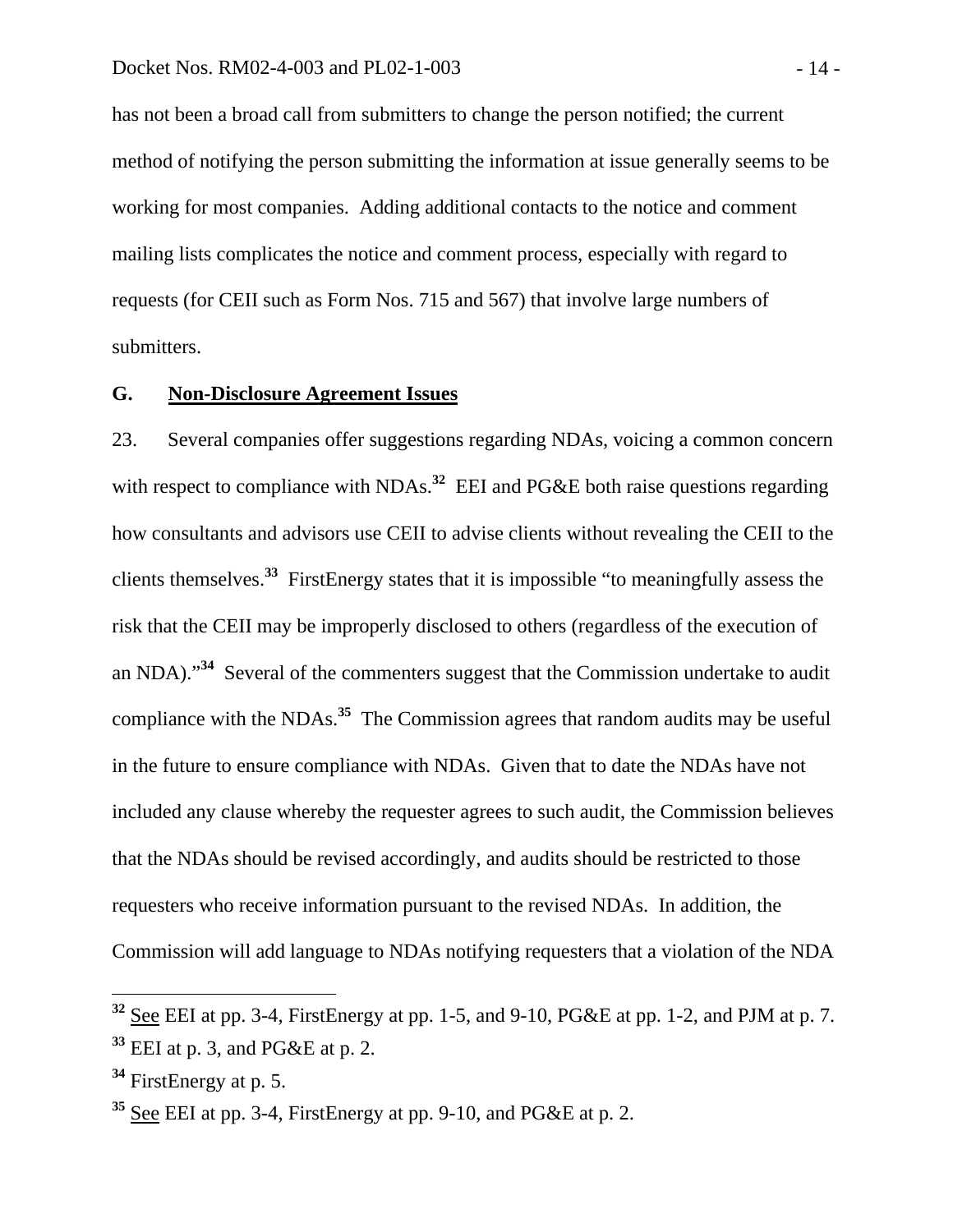could result in civil or criminal sanctions. This will provide requesters with an additional incentive to comply with the terms of the NDA.

### **H. Market-Based Rate Filings Issues**

24. APPA and TAPS evidence particular concern with market based rate [MBR] filings where the filer claims CEII treatment for portions of its filing. As discussed above, one concern is whether filers are over-designating portions of such filings as CEII, particularly where simultaneous transmission studies and underlying work papers are designated as CEII. Another concern is whether interveners have sufficient time to respond to market based rate filings for which CEII is claimed. TAPS urges the Commission to "synchronize the time available to respond to MBR filings with the need to obtain CEII," citing the difficulty in responding within 21 days when it can take 30 days or more to obtain access to CEII.<sup>36</sup> TAPS recommends that the Commission adopt a policy "to respond favorably to intervenor motions for additional time to prepare interventions and protests where it is necessary to obtain and analyze CEII."**<sup>37</sup>**

25. In response to commenters' concerns that intervenors should have sufficient time to respond to MBR filings for which CEII is claimed, the Commission is willing to consider on a case-by-case basis requests for extensions of time to prepare protests to MBR filings where an intervenor demonstrates that it needs additional time to obtain and analyze CEII. Intervenors should file a request for an extension of time before the deadline for comments runs, explicitly stating that they have filed a CEII request and are

**<sup>36</sup>** TAPS at pp. 2-3.

**<sup>37</sup>** TAPS at p. 4.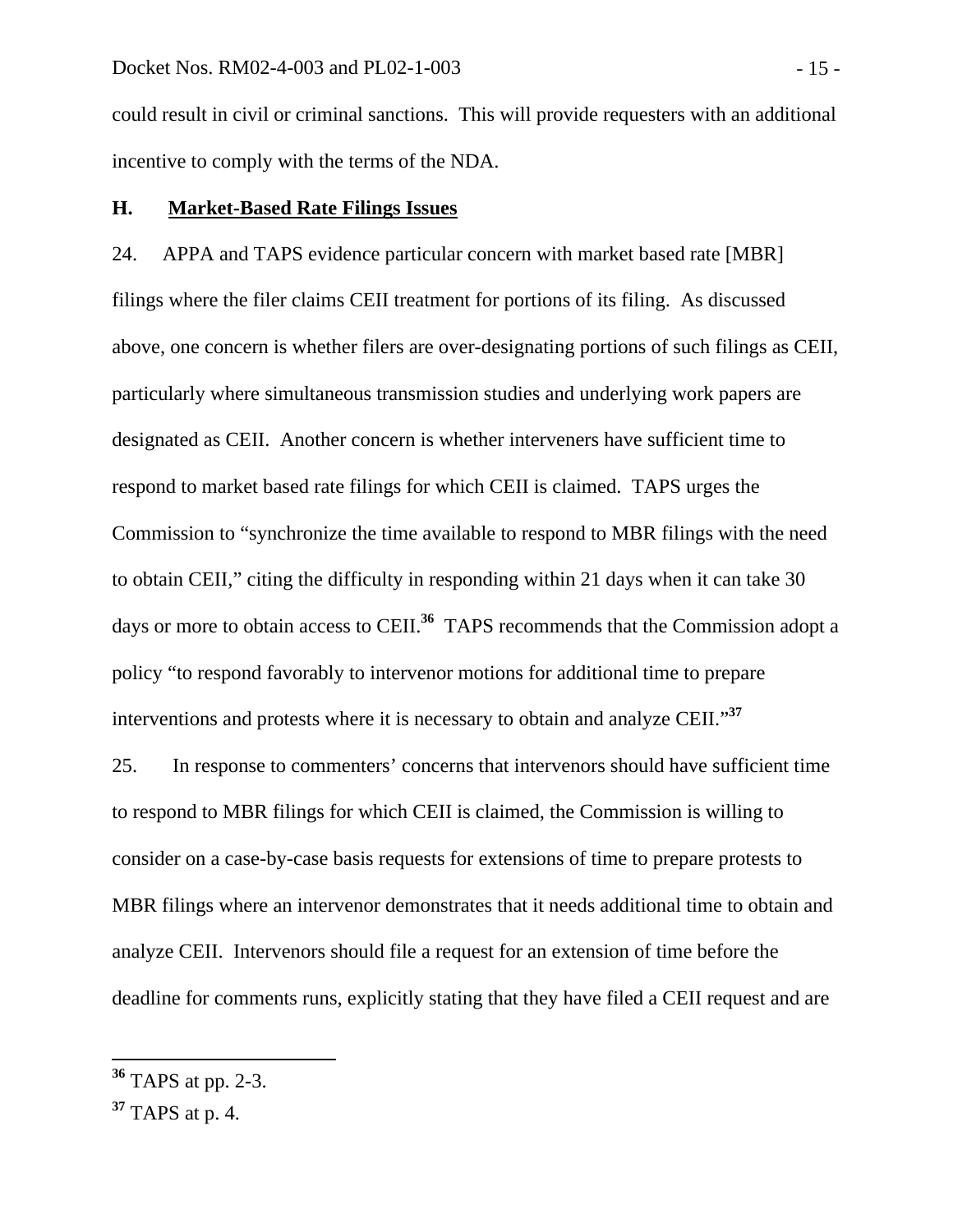waiting for a response. If a CEII request is filed in a case involving a new application for MBR authority, however, the Commission's ability to grant a request for an extension of time would necessarily be limited by the statutory action date in such a case. In all MBR cases in which CEII is filed, the Commission strongly encourages the parties to either promptly negotiate a protective order in the proceeding governing access to the CEII, or privately negotiate for the submitter to provide the data to interested parties pursuant to an appropriate non-disclosure agreement. Either one of these alternative approaches is more likely to expedite the requester's receipt of the information.

#### **I. Miscellaneous Issues**

26. The Commission received several miscellaneous comments regarding its CEII processing. Weaver's Cove notes an apparent inconsistency in requiring a company like Weaver's Cove to submit a CEII request in order to obtain a response prepared by someone who made a responsive filing (marked as CEII) after gaining access to the Weaver's Cove original CEII pleading.**<sup>38</sup>** Weaver's Cove urges staff to automatically release such information to the original submitter. The problem with this approach is that it is not guaranteed that the responsive pleading does not contain additional CEII that was not already contained in the original CEII filing. It could be that the responsive pleading is marked as CEII because it contains CEII about a similar project. In that case, it would not be fair to automatically release the CEII. Instead, the Commission encourages entities to negotiate to get the information directly from the submitters. In fact, the Commission prefers that requesters negotiate directly with submitters whenever practical.

**<sup>38</sup>** Weaver's Cove at p. 5.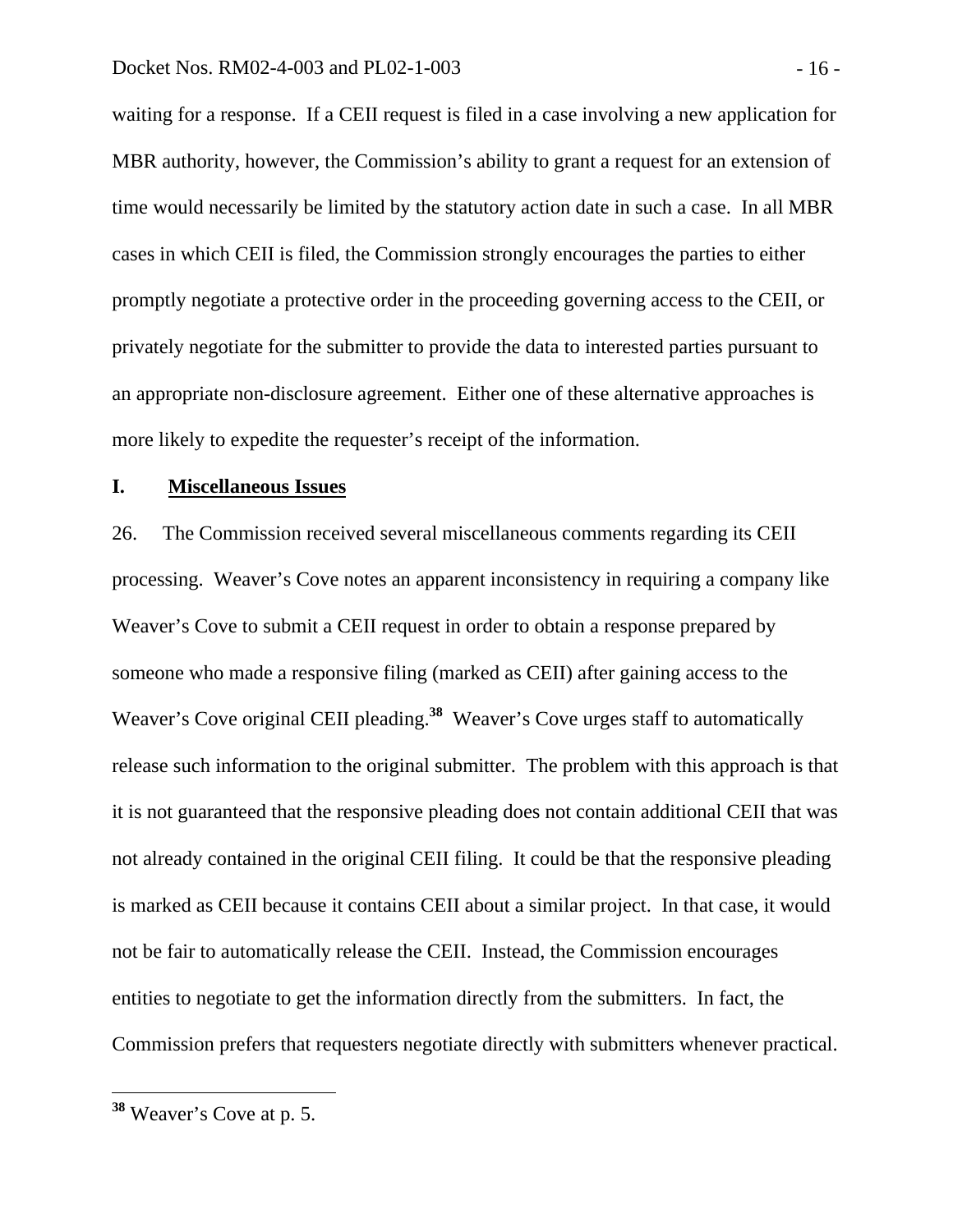27. PJM encourages the Commission to clarify that CEII released to an RTO, NERC or reliability coordinator does not invalidate the information's protection as CEII.**<sup>39</sup>** As far as the Commission is concerned, such limited releases to entities with a clear need to know such information would not result in loss of CEII protection.

### **I. Federal Agency Requests**

28. In the course of reviewing its CEII regulations and processing, the Commission has revisited processing of federal agency requests. As the Commission gets more involved in reliability issues, its need to share information, particularly CEII, with fellow federal agencies increases. In light of this increased need to share CEII, the current system of requiring federal agencies to file formal CEII requests is impractical and unwieldy. For this reason, the Commission has decided to permit federal agencies to request CEII outside of the normal CEII process. As previously noted in Order No. 630-A, federal employees pose less of a security risk because most are screened as part of their federal employment.**<sup>40</sup>** Henceforth, federal agency requesters can request CEII directly from the Commission without filing formal CEII requests under 18 CFR 388.113. Submitters of CEII will not be given notice and an opportunity to comment on federal agency requests. In order to control release of CEII, authority to approve federal agency requests is

**<sup>39</sup>** PJM at p. 6.

**<sup>40</sup>** Order No. 630-A, 68 Fed. Reg. 46,456 at P 15, FERC Stats. & Regs. ¶ 31,147. The Commission further reduced burdens on federal agency requesters in the CEII final rule it issued on August 3, 2004, which found that one an agency was granted to CEII in a particular docket, it no longer needed to file a formal CEII request to obtain additional CEII in that same docket. Critical Energy Infrastructure Information, Order No. 649, 69 Fed. Reg. 48,386 at P 16 (Aug. 10, 2004), 108 FERC ¶ 61,121 (2004).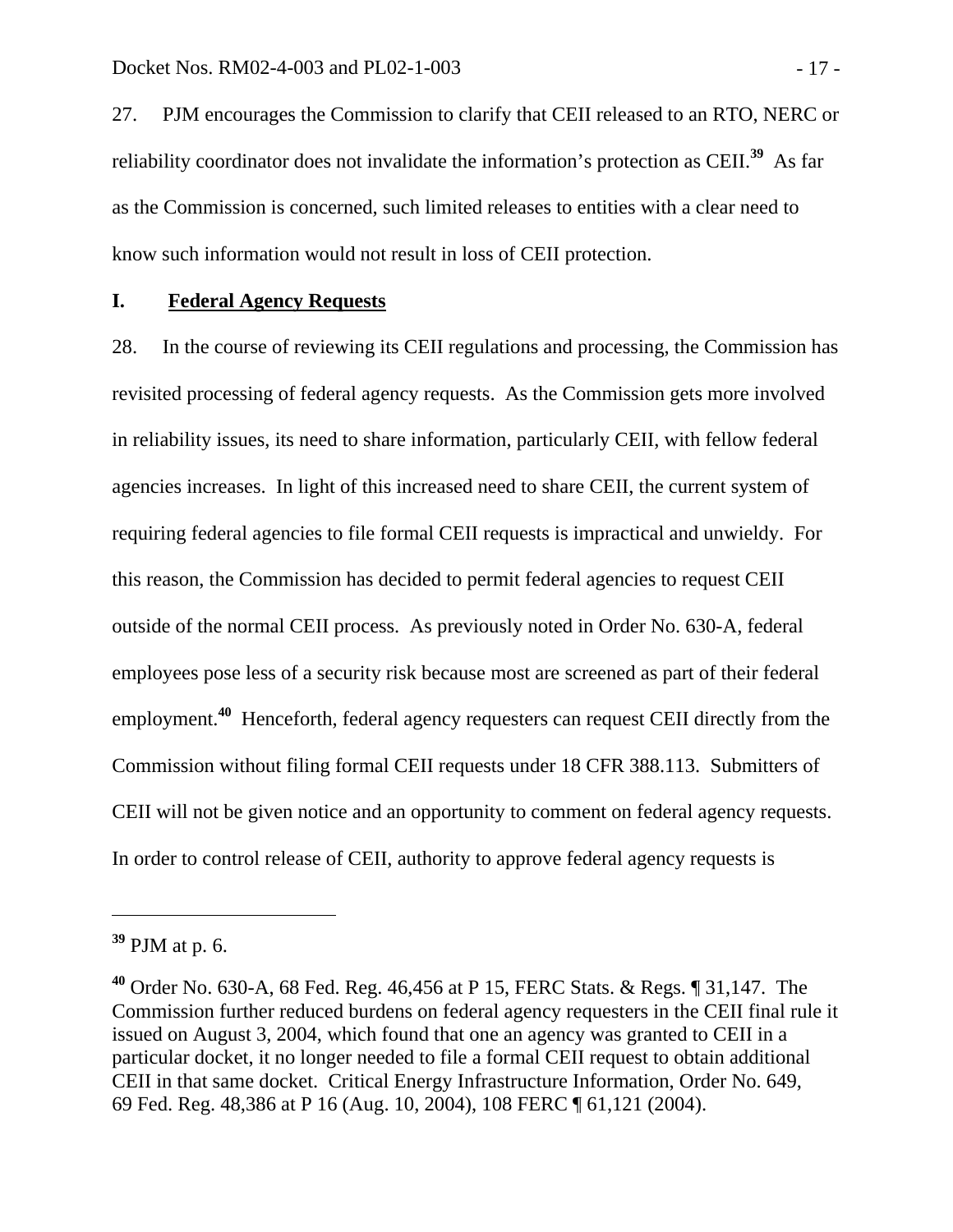restricted to Commission officials at or above the level of division director.**<sup>41</sup>** The regulation at 18 CFR 388.113(d) is amended to reflect this change.

## **Information Collection Statement**

29. The Office of Management and Budget's (OMB's) regulations require that OMB approve certain information collection requirements imposed by agency rule. 5 CFR 1320.12 (2004). This final rule does not impose any additional information collection requirements. Therefore, the information collection regulations do not apply to this final rule.

## **Environmental Analysis**

30. The Commission is required to prepare an Environmental Assessment or an Environmental Impact Statement for any action that may have a significant adverse effect on the human environment.**<sup>42</sup>** The Commission has categorically excluded certain actions from this requirement as not having a significant effect on the human environment. Included in the exclusions are rules that are clarifying, corrective, or procedural or that do not substantially change the effect of the regulations being amended. 18 CFR  $380.4(a)(2)(ii)$ . This rule is procedural in nature and therefore falls under this exception; consequently, no environmental consideration is necessary.

**<sup>41</sup>** A representative of the requesting agency will, however, still be required to sign an acknowledgment and agreement recognizing the legal protections afforded to CEII, and agreeing that requests from the public for the information (including requests filed under the Freedom of Information Act, 5 U.S.C. 552) will be referred to the Commission for processing.

**<sup>42</sup>** Order No. 486, Regulations Implementing the National Environmental Policy Act, 52 Fed. Reg. 47,897 (Dec. 17, 1987), FERC Stats. & Regs. Preambles 1986-1990 ¶ 30,783 (1987).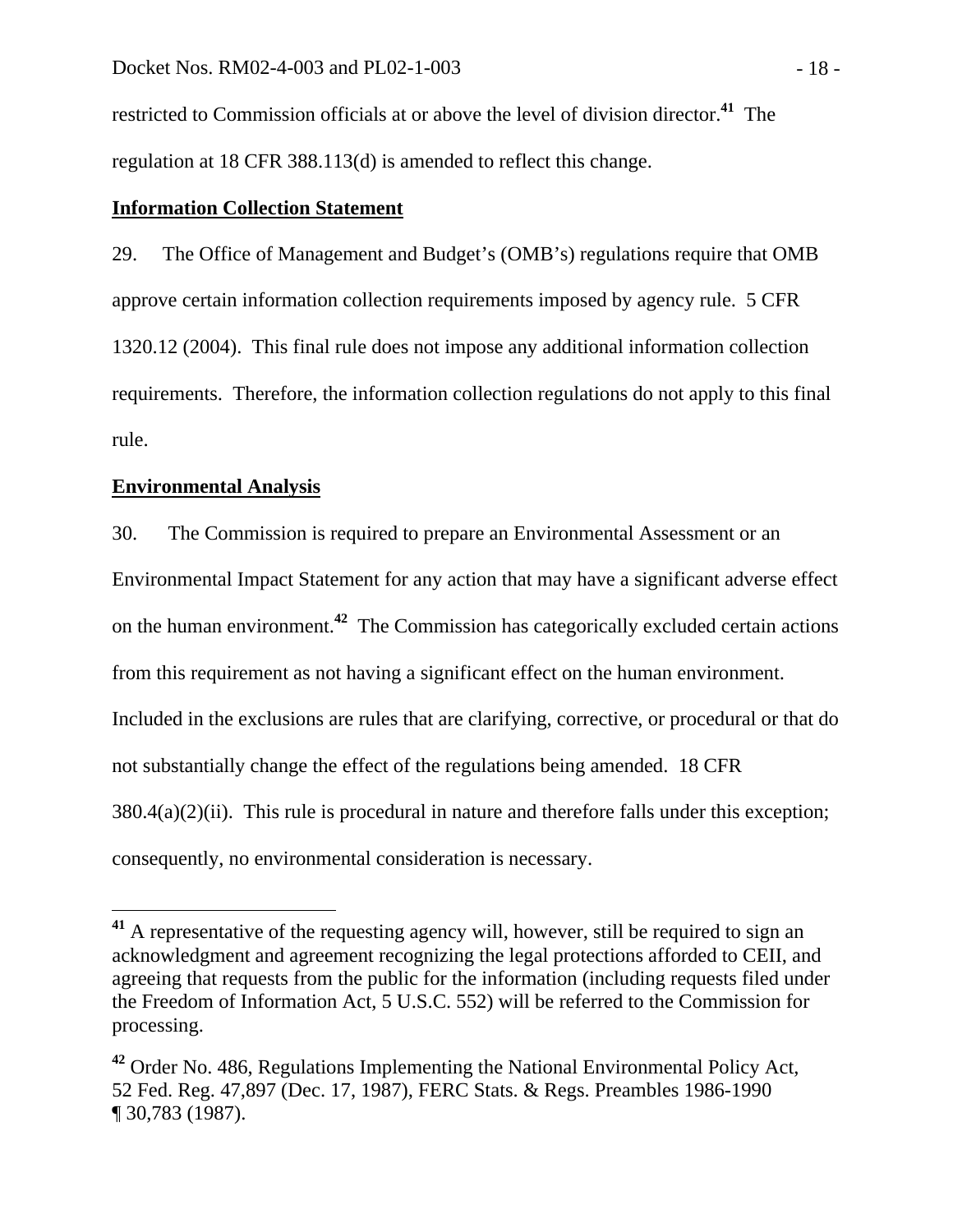### **Regulatory Flexibility Act Certification**

31. The Regulatory Flexibility Act of 1980 (RFA)**<sup>43</sup>** generally requires a description and analysis of final rules that will have significant economic impact on a substantial number of small entities. The Commission is not required to make such analyses if a rule would not have such an effect. The Commission certifies that this proposed rule, if finalized, would not have such an impact on small entities.

#### **Document Availability**

32. In addition to publishing the full text of this document in the Federal Register, the Commission provides all interested persons an opportunity to view and/or print the contents of this document via the Internet through FERC's Home Page (http://www.ferc.gov) and in FERC's Public Reference Room during normal business hours (8:30 a.m. to 5:00 p.m. Eastern time) at 888 First Street, N.E., Room 2A, Washington D.C. 20426.

33. From FERC's Home Page on the Internet, this information is available in the Commission's document management system, eLibrary. The full text of this document is available on eLibrary in PDF and Microsoft Word format for viewing, printing, and/or downloading. To access this document in eLibrary, type the docket number excluding the last three digits of this document in the docket number field.

34. User assistance is available for eLibrary and the FERC's website during normal business hours. For assistance, please contact FERC Online Support at 1-866-208-3676 (toll free) or 202-502-6652 (e-mail at FERCOnlineSupport@FERC.gov), or the Public

**<sup>43</sup>** 5 U.S.C. 601-612.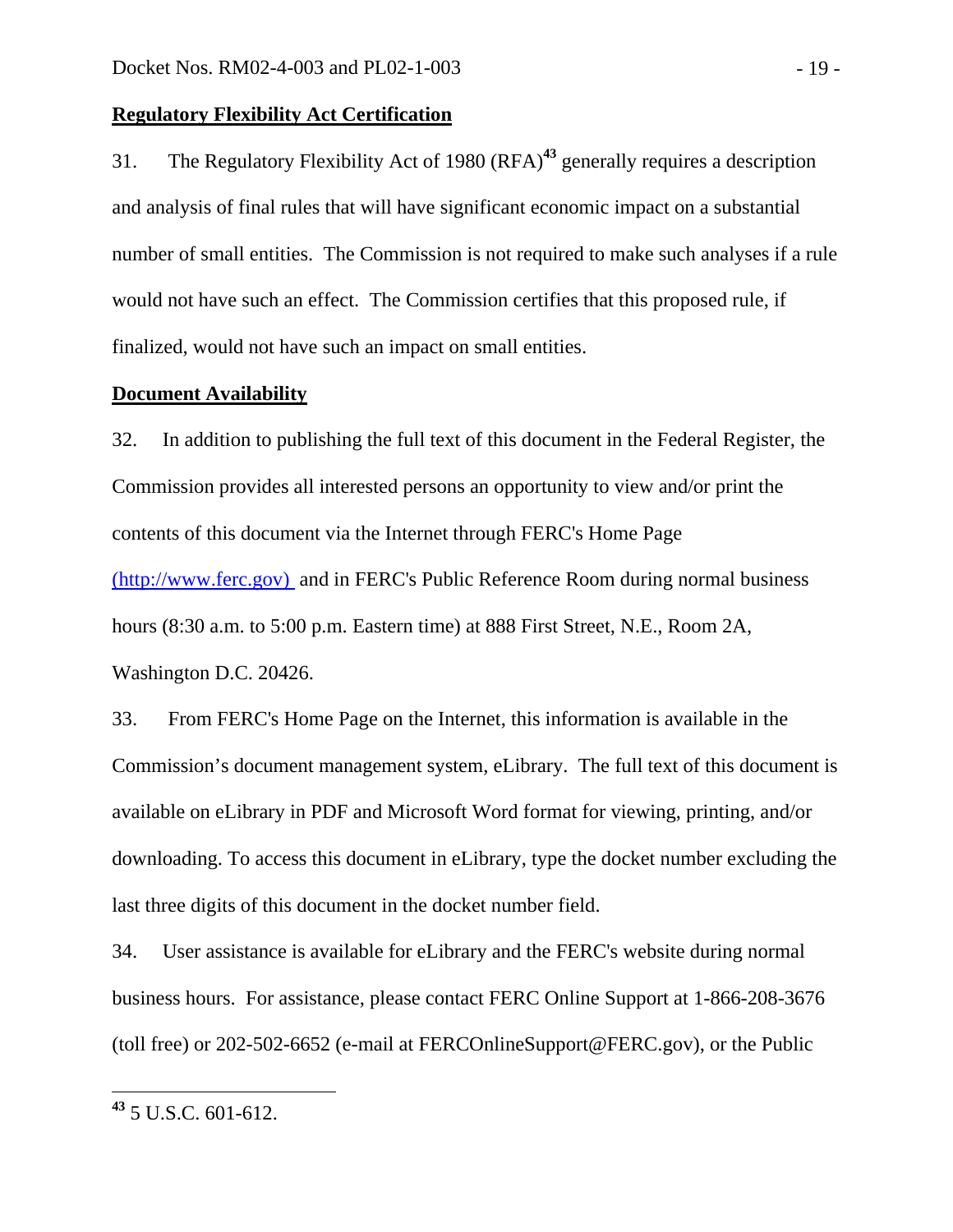Reference Room at 202-502-8371, TTY 202-502-8659 (e-mail at

public.referenceroom@ferc.gov).

### **Effective Date**

35. These regulations are effective immediately upon publication in the FEDERAL REGISTER. In accordance with 5 U.S.C. 553(d)(3), the Commission finds that good cause exists to make this Final Rule effectively immediately. The regulatory changes in the rule concern matters of internal operations and will not affect the rights of person appearing before the Commission. There is, therefore, no reason to make it effective at a later time.

36. The provisions of 5 U.S.C. 801 regarding Congressional review of Final Rules do not apply to this Final Rule, because the rule concerns agency procedure and practice and will not substantially affect the rights of non-agency parties.

37. The Commission is issuing this as a final rule without a period for public comment. Under 5 U.S.C. 553(b), notice and comment procedures are unnecessary where a rulemaking concerns only agency procedure and practice, or where the agency finds that notice and comment is unnecessary. The regulatory changes concern only matters of agency procedure and will not significantly affect regulated entities or the general public.

List of subjects in 18 CFR Part 388

Confidential business information, Freedom of information.

By the Commission.

 $(S E A L)$ 

Linda Mitry, Deputy Secretary.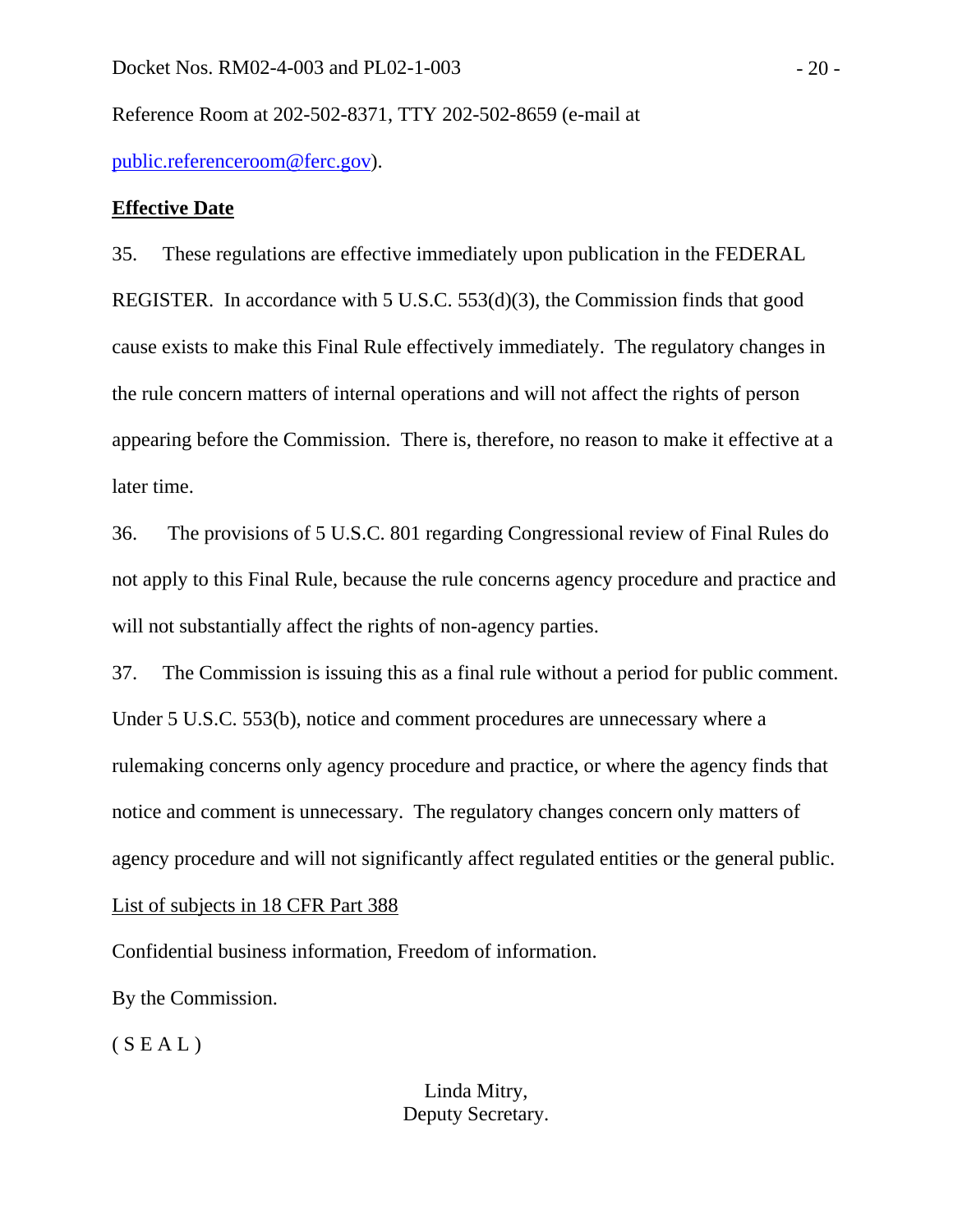In consideration of the foregoing, the Commission amends part 388, Chapter I,

Title 18, Code of Federal Regulations, as follows:

### **PART 388 – INFORMATION AND REQUESTS**

1. The authority citation for part 388 continues to read as follows:

**Authority**: 5 U.S.C. 301-305, 551, 552 (as amended), 553-557; 42 U.S.C. 7101-7352.

2. Amend § 388.113 as follows:

a. Redesignate paragraph (d)(2) as (d)(3) and amend the references from (d)(2) to  $(d)(3)$  in paragraph  $(d)(1)$ ,

 b. Remove the sentence "Federal agency employees making requests on behalf of Federal agencies may omit their social security number, and date and place of birth" from new paragraph  $(d)(3)(i)$ ; and

c. Add new paragraph  $(d)(2)$  to read as follows:

§ 388.113 Accessing critical energy infrastructure information.

\* \* \* \* \*

(d) Accessing critical energy infrastructure information.

(1) An Owner/operator of a facility, including employees and officers of the owner/operator, may obtain CEII relating to its own facility directly from Commission staff without going through the procedures outlined in paragraph (d)(3) of this section. Non-employee agents of an owner/operator of such facility may obtain CEII relating to the owner/operator's facility in the same manner as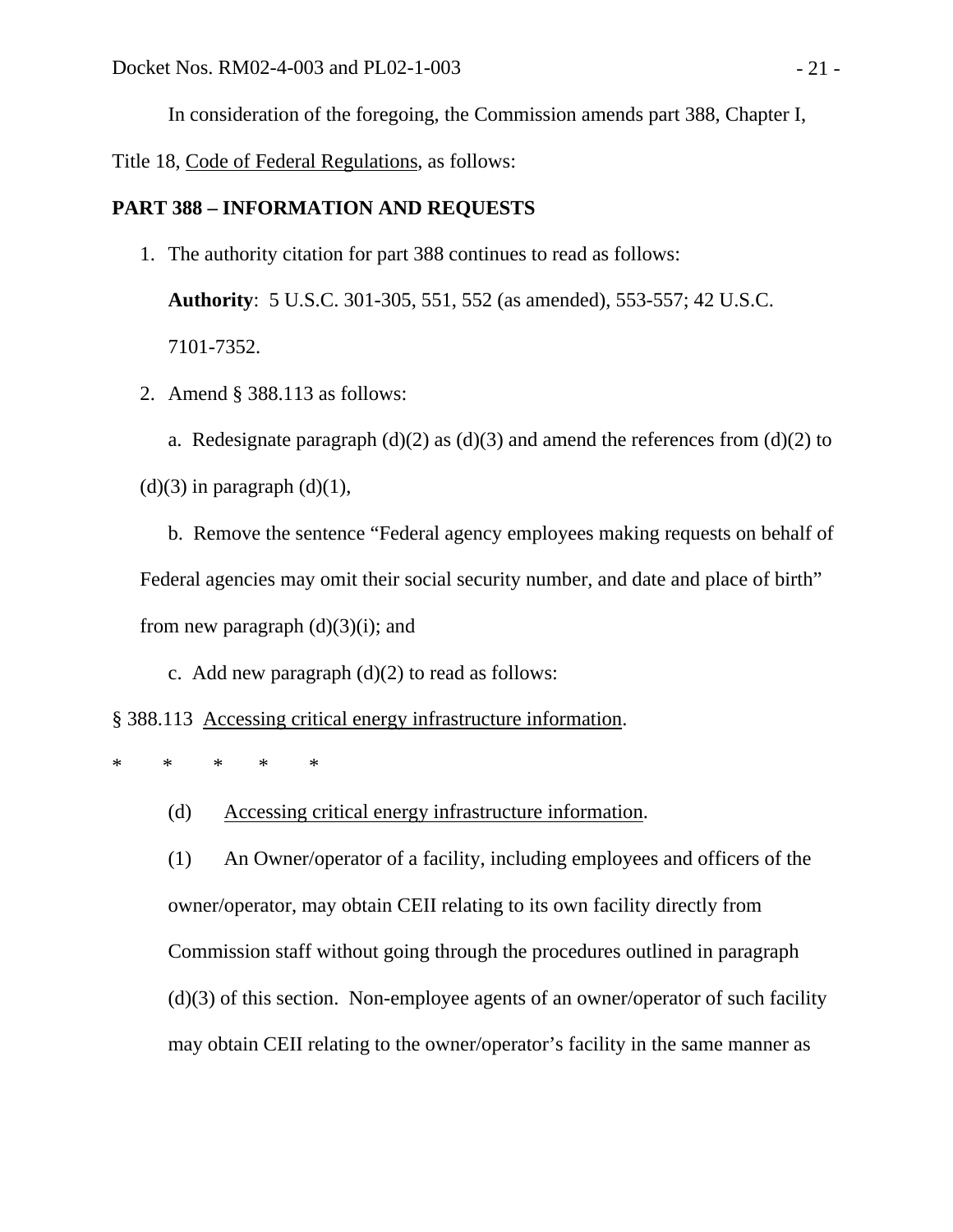owner/operators as long as they present written authorization from the owner/operator to obtain such information.

(2) An employee of a federal agency acting within the scope of his or her federal employment may obtain CEII directly from Commission staff without following the procedures outlined in paragraph (d)(3). Any Commission employee at or above the level of division director or its equivalent may rule on federal agency representatives' requests for access to CEII.

(3) \* \* \*

(i) File a signed, written request with the Commission's CEII Coordinator. The request must contain the following: requester's name (including any other name(s) which the requested has used and the dates the requester used such names(s)), date and place of birth, title, address, and telephone number; the name, address, and telephone number of the person or entity on whose behalf the information is requested; a detailed statement explaining the particular need for and intended use of the information; and a statement as to the requester's willingness to adhere to limitations on the use and disclosure of the information requested. Requesters are also requested to include their social security number for identification purposes.

\* \* \* \* \*